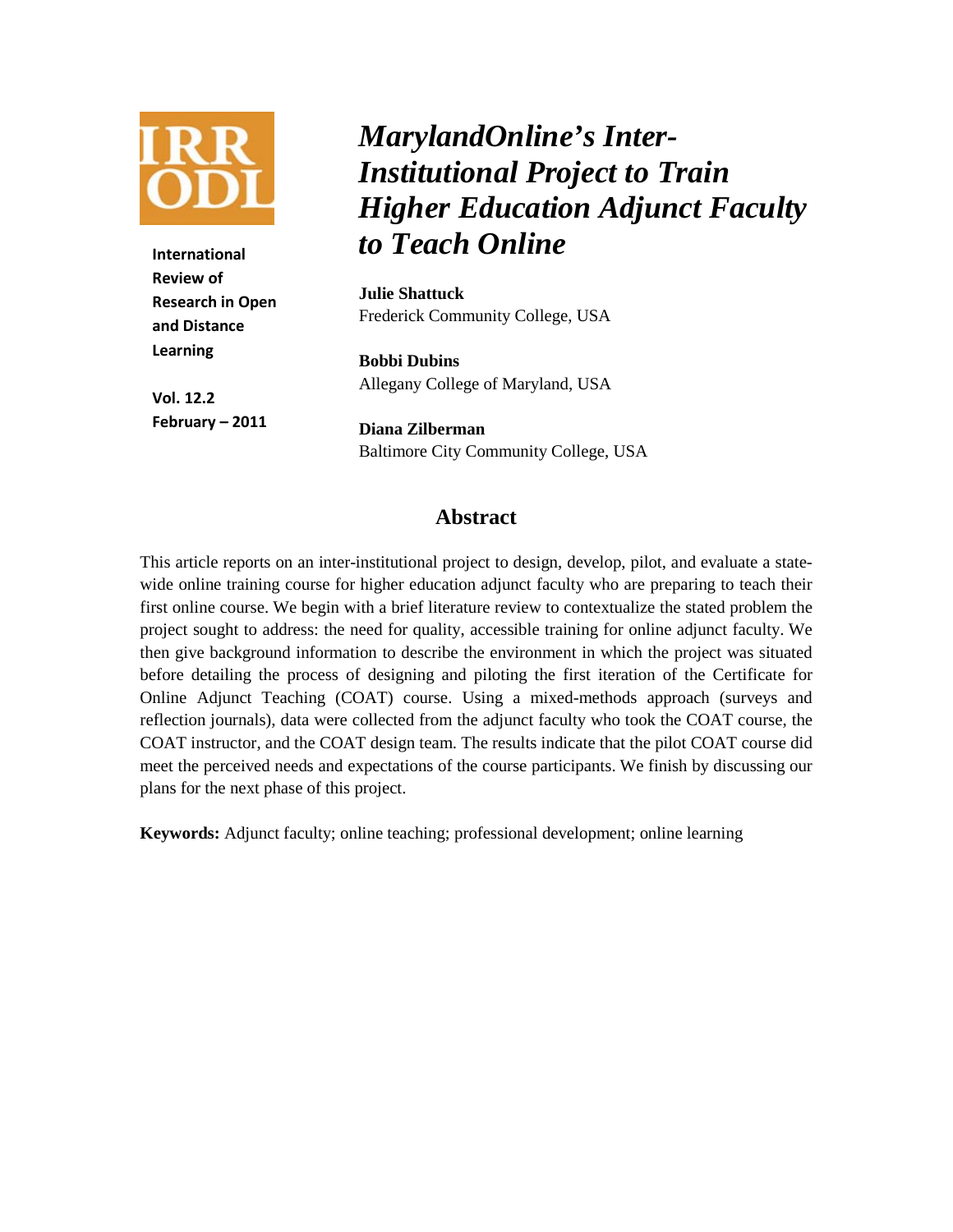### **Introduction**

Research has highlighted that different roles and competencies are needed for online teaching than for traditional, on-campus instruction (Berge, 1995; Goodyear, Salmon, Spector, Steeples, & Tickner, 2001; Ragan, 2009; Smith, 2005; Varvel, 2007). Using Berge's (1995) four instructor roles for moderating online discussions, Morris and Finnegan (2008–2009) found that novice online instructors "enacted a management role to a limited degree, and rarely posted a comment classified as 'pedagogical'" (p. 61); however, experienced online instructors "enacted multiple roles – social, managerial, and pedagogical – to engage students and increase student persistence and success" (p. 61). To assist novice online instructors in becoming competent in all four of Berge's online roles, higher education institutions may offer some form of training in online teaching. However, this training may not be available to all instructors, particularly part-time, adjunct faculty who have limited access to on-campus training opportunities, and the training may not be sufficient to adequately prepare instructors to effectively teach online.

This article focuses on an ongoing project in Maryland, United States, which began in 2008 when MarylandOnline (MOL), a statewide consortium of higher education institutions, funded an exploratory research project to see if there was interest in a shared training program to prepare adjunct faculty to teach online. The research indicated that there was a need for such a program, and this article focuses on describing the second phase of the project: the development, delivery, and evaluation of a pilot Certificate for Online Adjunct Teaching (COAT) course. The article begins with a brief literature review to contextualize the stated problem the project seeks to address: the need for quality, accessible training for online adjunct faculty. We then give background information to describe the environment in which the project is situated before detailing the process of designing and piloting the first iteration of the COAT course. Evaluation data from the pilot course are presented and analyzed before we discuss our recommendations for future iterations of the COAT course.

### **Problem: The Need for Quality, Accessible Training for Online Adjunct Faculty**

A recent report focused on online learning in the United States found that "online enrollments have continued to grow at rates far in excess of the total higher education student population" (Allen & Seaman, 2010, p. 1), and comparative enrollment trends for community colleges from fall 2007 to fall 2008 "reported a 22% increase for distance education enrollments" (Instructional Technology Council, 2010, p. 2). Tipple (2010) highlighted that this increase in online enrollment is inter-related with a second trend: "the significant increase in adjunct (part-time) faculty" (para. 1). The Center for Community College Student Engagement (2009) found that 67% of all community college instructors taught part-time (p. 18), and Seaman (2009), surveying instructors employed at four-year institutions in the United States, discovered that "part-time faculty are more likely to engage in online learning than their full-time counterparts, with 32.4% of part-time faculty currently teaching online compared to 22.2% of full-timers" (p. 15).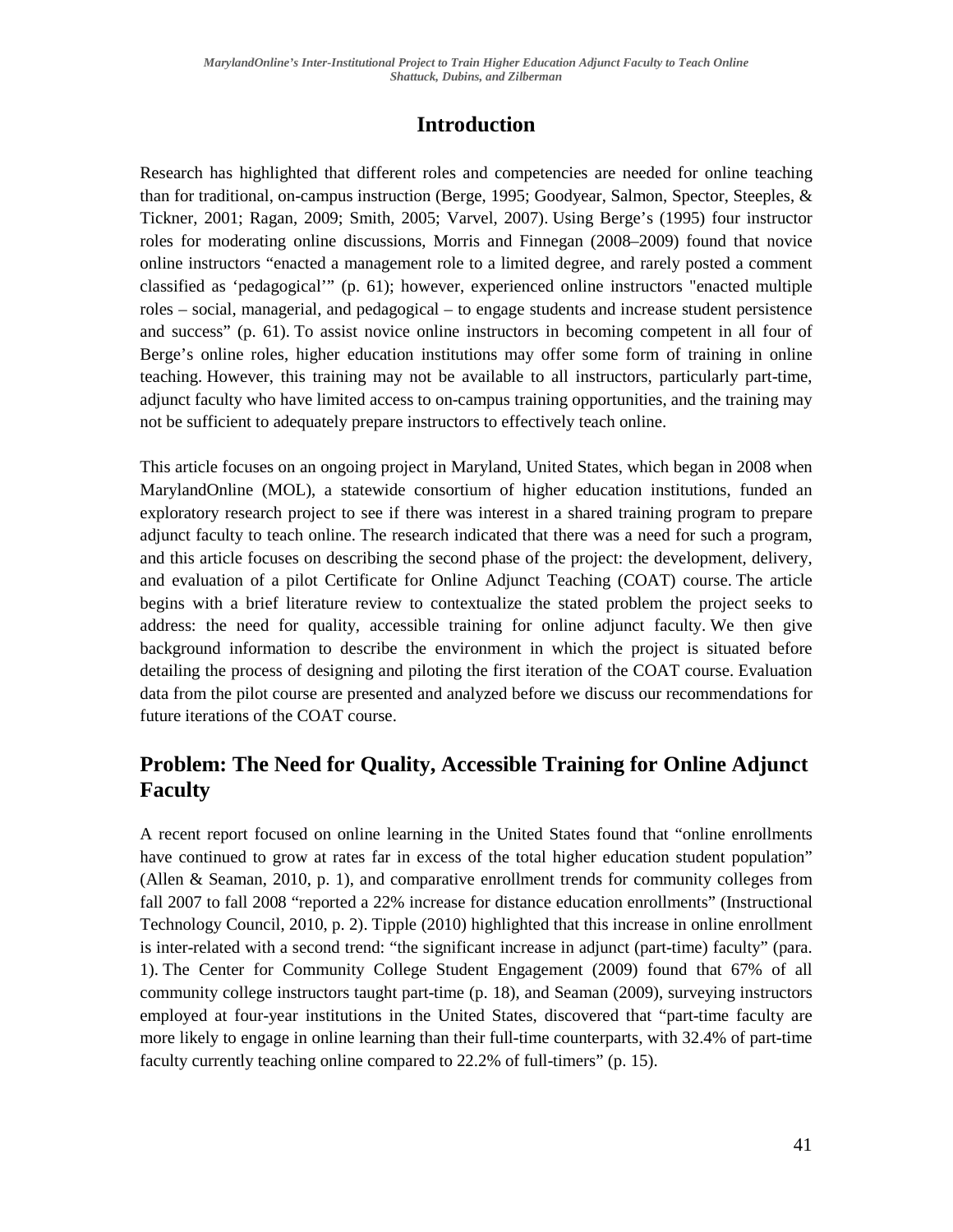Kanuka, Jugdev, Heller, and West's (2008) exploratory study focusing on academics who worked from home (of which 66.5% were adjunct faculty) concluded that new instructors should be provided with "an option for sustained early training in distance-delivered online teaching" (p. 162), and that such training should be delivered online. However, recent studies suggest that professional development opportunities focusing on helping instructors become familiar with online teaching roles and competencies may not be available for all instructors. For example, Allen and Seaman (2010) found that "19% of institutions with online offerings report that they have no training or mentoring programs for their online teaching faculty" (p. 3). Pagliari, Batts, and McFadden's (2009) research into desired versus actual training for online instructors showed that over 40% of surveyed online instructors had not accessed any training in the past year.

For institutions that do provide training for instructors transitioning to online teaching, the training may not be offered in a format that is easily accessible for adjunct faculty. Allen and Seaman (2010) found that "the most common training approaches…are internally run training courses (65%) and informal mentoring (59%)" (p. 3), but details were not provided on the structure or format of the trainings. It is likely that adjunct and full-time faculty training needs vary, with online adjuncts less able to attend on-campus workshops or participate in mentoring if it occurs through informal face-to-face meetings.

Two recent doctoral dissertations have focused on the training needs of online adjunct faculty. Biro (2005) conducted qualitative research that explored, among other topics, online adjuncts' perceptions of their preparation to teach online. Biro concluded that "instructional teams comprised of faculty, administrators, technologists, and instructional design specialists work best when helping faculty prepare to teach online" (2005, p. 90), and that this team-based training "must encourage and facilitate critical-thinking opportunities for faculty who teach online so they can reflect on their decisions as educators and on their learning as students" (2005, p. 93). Blodgett (2008) performed an exploratory, descriptive study of adjuncts' professional development experiences and preferences to prepare them to teach online. Blodgett's study addressed "the lack of information regarding professional development of part-time/adjunct faculty in preparation for online teaching from the perspective of such faculty" (2008, p. 7). Her research found that adjuncts' perceived needs and preferences for training included (a) the use of online formats to provide flexible access, (b) the provision of the experience of being online students, and (c) the offer of mentoring for continued support. Blodgett gave three recommendations based on her research findings, the first being that "universities should develop formalized, yet flexible faculty development programs for adjunct faculty who are hired to teach online courses" (2008, p. 88).

To summarize, with the increase in online enrollments and the number of adjuncts teaching online courses comes a need for quality training that is accessible to adjunct faculty. Recent research recommends that this training should be designed by teams of faculty, administrators, instructional designers, and technologists, and that the training should be offered in an online format that gives instructors the experience of being online students. The next section discusses how the problem contextualized in this brief literature review—namely, the need for quality,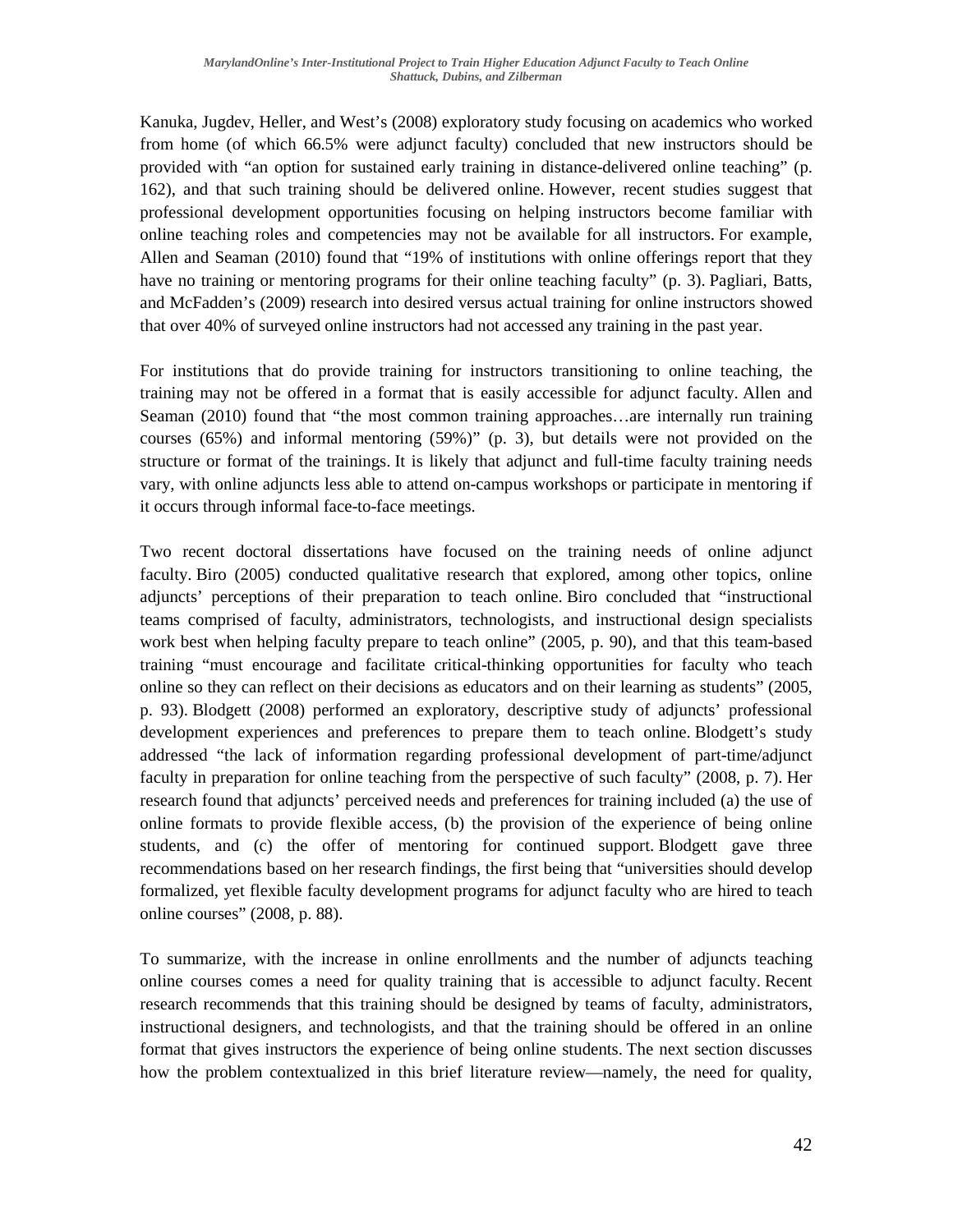accessible training for new online adjunct faculty—is being addressed within a specific context: higher education institutions in Maryland.

### **Context and Background: Project Purpose and History**

This section begins by introducing two groups involved in online learning in Maryland: MarylandOnline (MOL) and the Instructional Design Affinity Group (IDAG). IDAG received MOL grants in 2008 and 2009 to initiate the COAT project. The COAT initiative has been a collaborative project involving a number of individuals from both MOL and IDAG. A list of major project contributors can be found on the COAT Web site (COAT Project, 2010a).

# **MarylandOnline**

MarylandOnline is a consortium of independently governed higher education institutions in Maryland. MOL's mission states that it is

> a statewide, inter-segmental consortium, dedicated to championing distance learning in Maryland. Through collaboration among Maryland community colleges, colleges, and universities, MarylandOnline facilitates students' access to articulated courses, certificates, and degree programs offered via distance; and promotes excellence in Web-based learning in the physical as well as in the virtual classroom. With strategic partners, MarylandOnline enhances the quality and availability of higher education for the citizens and employers of Maryland and for students worldwide. (MarylandOnline, 2010)

MarylandOnline was established in 1999 and is considered by its member institutions to be innovative and progressive in its approach to championing the cause of distance education. This was reinforced in 2003 by the awarding of a U.S. Department of Education Fund for the Improvement of Postsecondary Education (FIPSE) grant. The chief goal of the grant was the development of a "replicable pathway for inter-institutional quality assurance and course improvements in online learning" (Quality Matters, 2010, para. 1). The product of the FIPSE grant, Quality Matters, has since become nationally recognized for its faculty peer review certification process for online courses.

### **Instructional Design Affinity Group**

IDAG, an affinity group of the Maryland Distance Learning Association, is primarily comprised of instructional designers working in higher education contexts. The stated mission of IDAG is to promote "the use of instructional design for learning activities that are mediated by technology" (Instructional Design Affinity Group, 2010, para. 1). IDAG's goals include supporting Maryland distance learning programs and fostering partnerships through collaboration. The project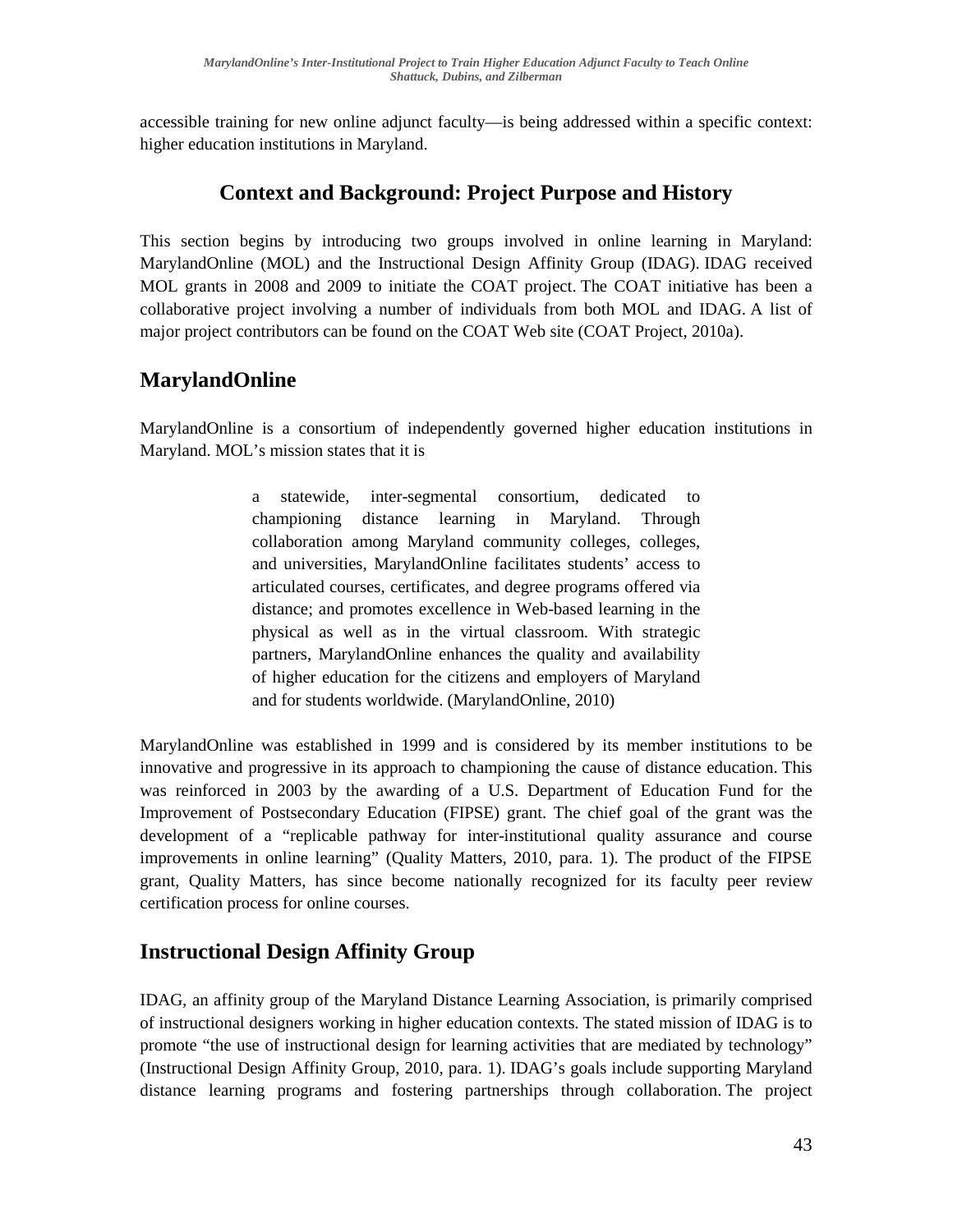described in this paper came about through IDAG collaboration focused on perceived training needs for preparing instructors to teach online.

In 2008, IDAG applied for a grant from MOL in order to conduct research on how interested Maryland institutions might be in the development of a state-wide online teaching certificate for instructors in higher education. As instructional designers at Maryland institutions, many IDAG members were responsible for providing training for instructors at their institutions in the areas of pedagogy and technologies used for online teaching. It became apparent that many instructional designers within the group were developing similar training sessions for instructors at their respective institutions. It was felt that the creation of a training course that could be shared among institutions might reduce this duplication of effort while also expanding the number, quality, and consistency of trainings offered to online instructors within Maryland's higher education community.

Many institutions were also grappling with the task of how to properly prepare new instructors how to teach online. With the success of MOL's Quality Matters project (Quality Matters, 2010) and its impact on defining and certifying the quality of course design, institutions were turning their attention to the quality of the delivery of those courses.

Instructors themselves seemed interested in obtaining some type of formal designation indicating they had a certain level of online teaching expertise. Adjunct instructors, who often teach for multiple institutions, were sometimes required to complete potentially identical training at each institution. In contrast, some adjunct instructors did not have access to training at all because their institution did not offer it or did not offer it in a format or time frame that was convenient for them. It was envisioned that the creation of a sharable training course would increase the availability of training to instructors. It could also potentially increase the pool of trained adjunct faculty for institutions to draw upon. Hence, it was envisioned that the project could benefit MOL member institutions through (a) providing access to COAT course design and training materials, and (b) providing access to a pool of trained instructors. The project could benefit adjunct instructors through (a) providing access to training that is familiar to MOL institutions, (b) providing a proven method to document their skills, and (c) offering access to training that might not currently be available or easily accessible to them.

#### **Phase One: Research, 2008–2009**

MOL responded to IDAG's grant request by awarding an initial grant to the group in the fall of 2008. Primary purposes of the grant were identified as (a) to perform research on the training needs of Maryland's higher educational institutions, (b) to perform research on the level of interest Maryland's higher educational institutions may have in a shared training course/program, and (c) if there appeared to be sufficient interest, to recommend a program model(s) that might allow MOL to offer training sessions or certification courses as a state-wide group. The group first reviewed current literature on online teaching competencies and researched existing higher education training programs for online teaching (Dubins & Graham, 2009).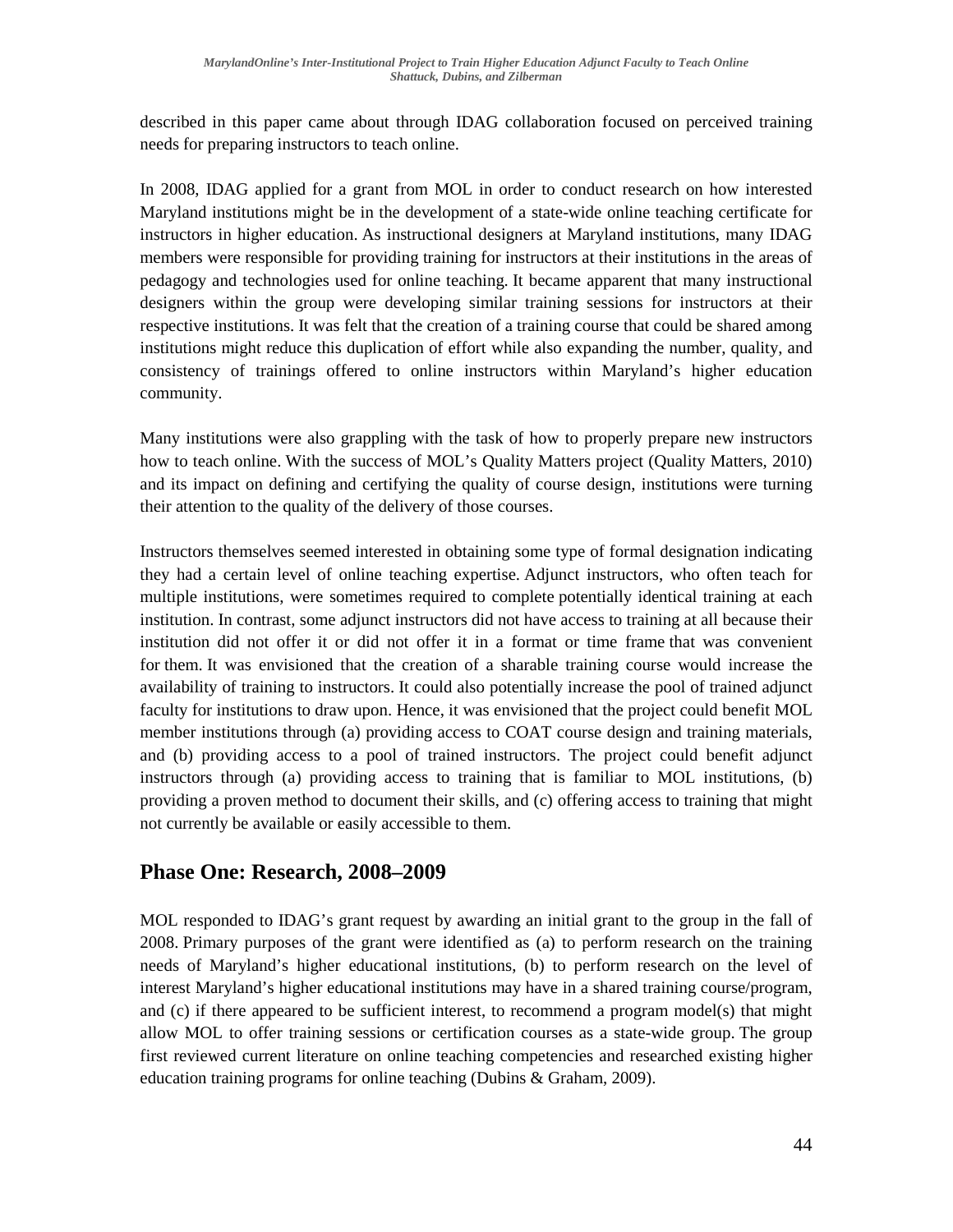A survey was then conducted on the training needs of Maryland's higher educational institutions. The Maryland Higher Education Commission (MHEC) Web site (MHEC, n.d.) was used to identify higher education institutions in Maryland. Thirty-seven institutions were identified as having credit online course offerings or programs in place, and invitations to participate in the survey were sent via email to the distance learning administrators and instructional designers/faculty trainers of these 37 institutions. Multiple responses from institutions were permitted in order to collect more comprehensive data (i.e., the researchers saw a need for data collected from both administrator and instructional designer/faculty trainer perspectives). Respondents were required to identify themselves in order to detect duplicate responses from institutions.

The survey gathered information about faculty training/professional development sessions offered by institutions to their online instructors. Information gathered included (a) topics/competencies covered, (b) delivery mode, (c) identification of unmet training needs, and (d) reasons why unmet training needs were not being addressed. Finally, the survey included questions designed to gauge interest in training offered by a central Maryland organization and interest in a state-wide certification program for online instructors.

The survey response rate was 59% with a total of 27 responses received from 22 institutions (five institutions provided responses from two different respondents). The majority of responses were received from distance learning directors/managers (13 responses) and instructional designers/technologists/faculty trainers (13 responses).

Selected results of the Maryland Faculty Training Needs Assessment Survey were as follows:

- Learning management system training appeared to be offered sufficiently by most institutions;
- Training was more readily available for course development than for teaching online;
- Less than half of respondents (44%) offered training for teaching online;
- The most common reasons for not offering training were lack of staff (62%) and lack of time (31%);
- The majority (81%) of individual respondents were personally interested in an online teaching certificate program;
- 71% of respondents indicated their institution was, or might be, interested in an online teaching certification program offered state-wide.

The results of the survey indicated there was supported interest by Maryland's higher education distance learning professionals to develop a state-wide training program focused on the competencies needed to teach online. The survey results also revealed which training topics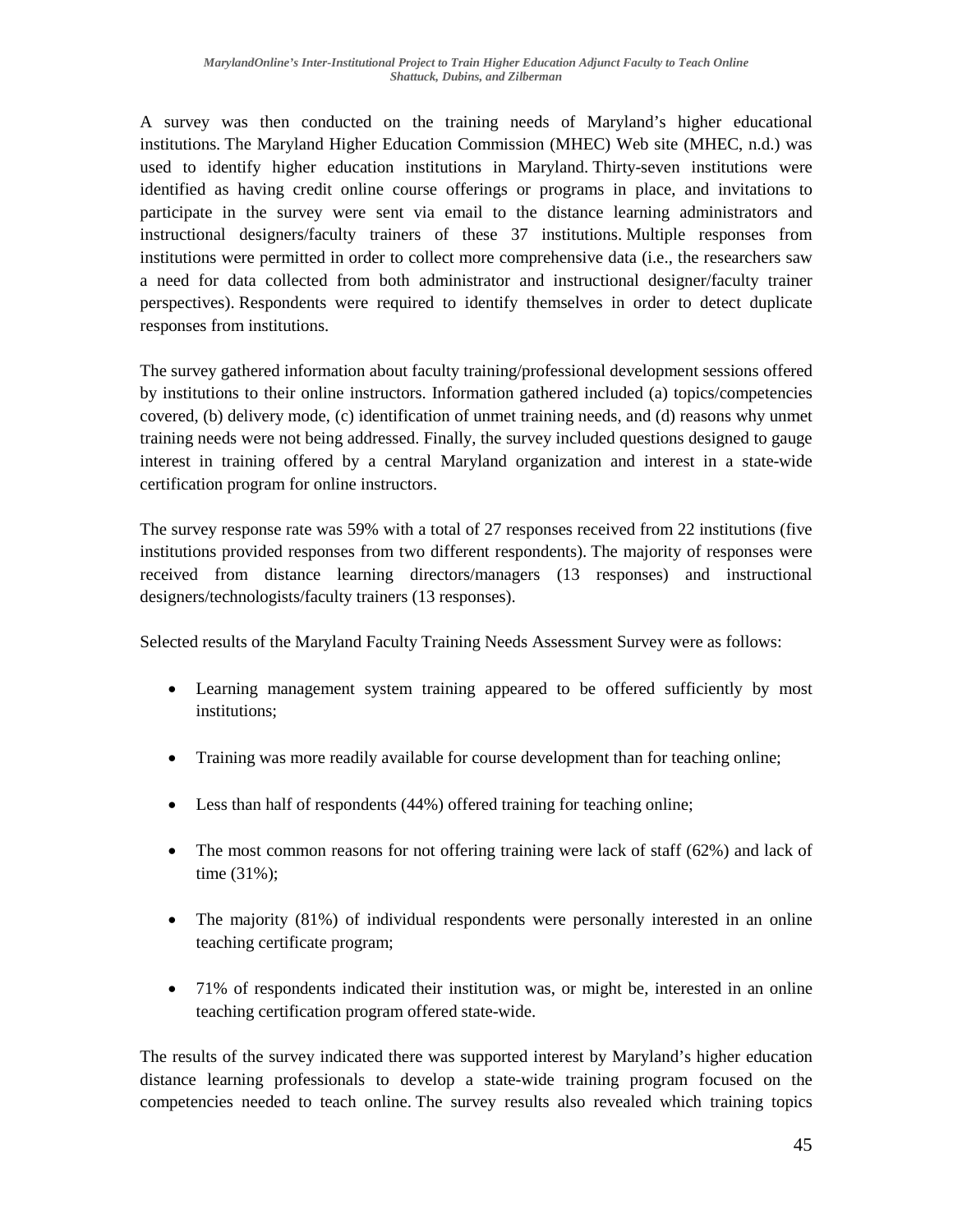institutions were currently offering (see Table 1) and which topics they felt needed to be offered but which were not currently available to their faculty. Responses to an open-ended question on what training they would like to offer, but currently did not, fell into the following categories: (a) teaching online (six responses); (b) pedagogy (two responses); (c) assessment (four responses); (d) managing online discussions (one response); (e) Americans with Disabilities Act (two responses); (f) copyright (two responses); (g) course design (two responses); and (h) technology (two responses).

Table 1

*Survey respondents' responses to survey question: "Please use the list below to tell us about your current training for teaching online. Select all that apply"*

| <b>Teaching online training topic</b>                        | Do offer | Do not offer |
|--------------------------------------------------------------|----------|--------------|
|                                                              |          |              |
| Online best practices                                        | 78%      | 22%          |
| Leading / managing / monitoring discussions                  | 63%      | 37%          |
| <b>Rubrics</b>                                               | 59%      | 41%          |
| Creating engaging assignments                                | 56%      | 44%          |
| Assessing assignments/discussions                            | 56%      | 44%          |
| Copyright                                                    | 56%      | 44%          |
| Learning styles (auditory, visual, kinesthetic)              | 37%      | 63%          |
| ADA guidelines                                               | 30%      | 70%          |
| Learning theories (behaviorism, cognitivism, constructivism) | 22%      | 78%          |

The topics identified in Table 1, as well as the results of the literature review to identify online teaching competencies, were detailed in the report to MOL at the end of phase one. The report included recommendations that (a) the training should be delivered fully online, include formal assessment of core competencies, and focus on teaching online, not on course design; (b) an advisory board comprised of experienced online instructors, instructional designers, and distance learning administrators should be formed; and (c) the training should be available to both new and experienced instructors. The report also recommended course competencies that were incorporated into the COAT syllabus in phase two (COAT Project, 2010c).

# **Proposed Solution: Phase Two — Certificate for Online Adjunct Teaching**

The phase one project report recommended that MOL fund a second phase of the project focused on the development and pilot offering of a training course aimed at preparing adjunct faculty to teach online. This section focuses on phase two of this project, which was completed in the academic year 2009–2010. The logistics of setting up an inter-institutional training course is first discussed.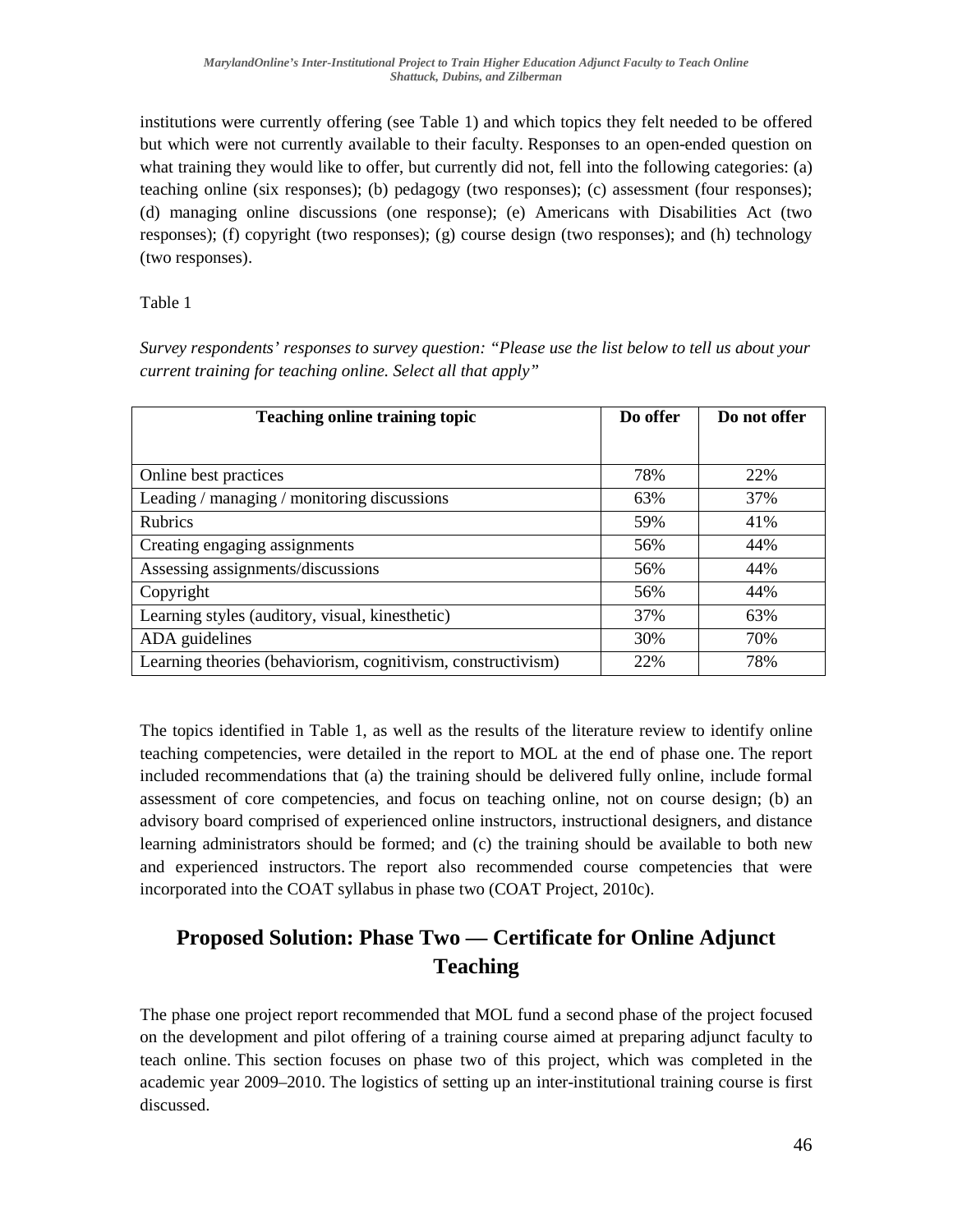# **Organizing the Project**

Preparation for phase two of the project necessitated first identifying major project tasks and determining a timeline for project activities. These activities reflected the main components needed in an instructional design plan as identified by Morrison, Ross, and Kemp (2007): learner characteristics, task analysis, instructional objectives, content sequencing, instructional strategies, designing the message, development of instructions, and evaluation instruments (p. 12).

August–September 2009

- Write course syllabus.
- Define module objectives.
- Form a project advisory board.
- Determine project timeline.
- Present detailed grant proposal to the MOL board of directors for approval.

#### October–November 2009

- Present at the Maryland Consortium for Adjunct Professional Development
- conference and gauge instructor interest in the project.
- Determine criteria for selection of the course development team and course facilitator.
- Recruit course development team members and course facilitator.
- Select a learning management system and host institution for the course.
- Determine course development standards.

#### December 2009–March 2010

- Design and develop the course.
- Develop a project Web site.
- Recruit and select pilot course participants.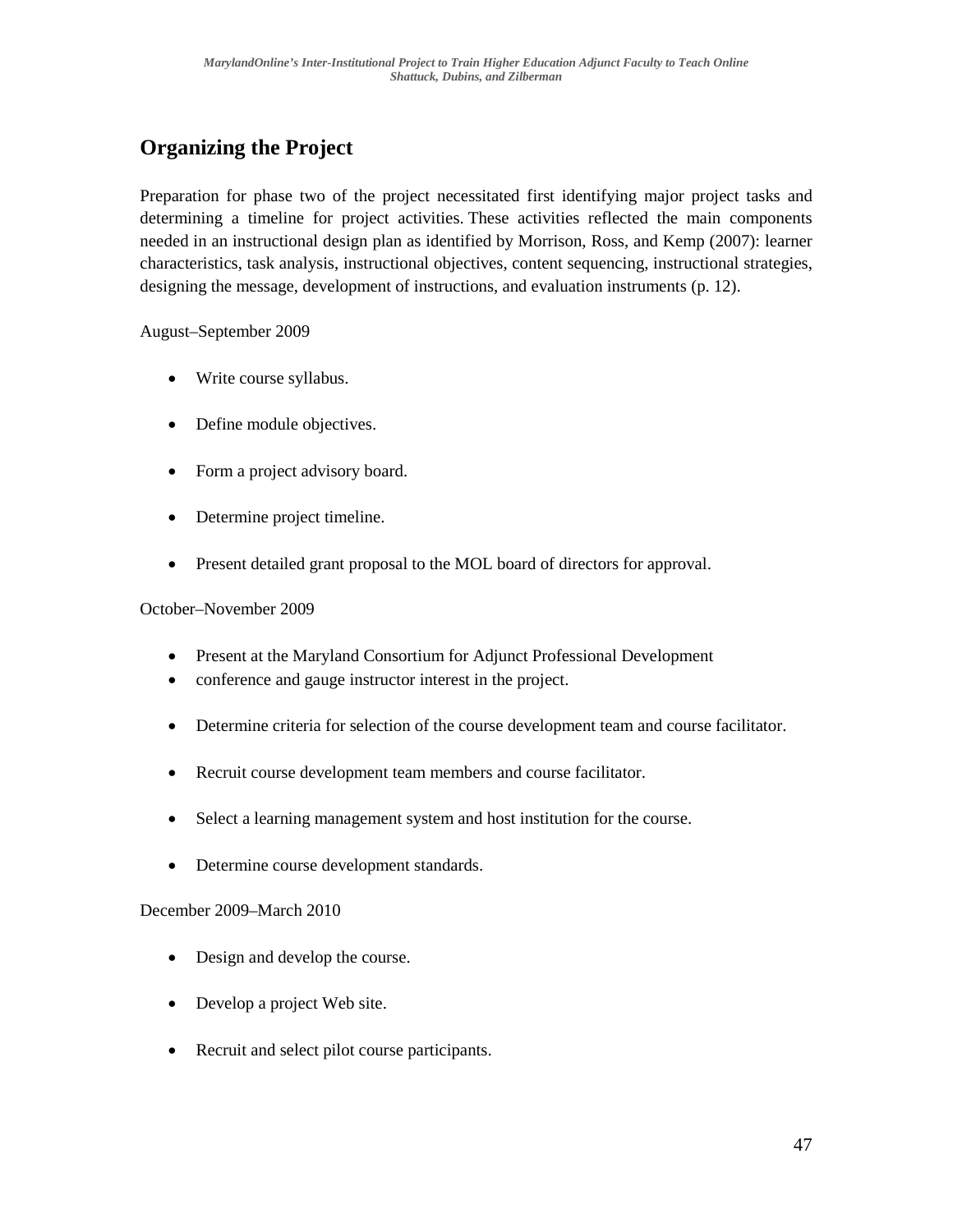#### April–June 2010

- Run the nine-week pilot course.
- Compile and analyze course evaluation results.
- Solicit feedback from MOL Distance Learning Directors affinity group.
- Write final report, including recommendations for the next phase.

# **Course structure and syllabus.**

The first task in designing the COAT course was to decide on the course structure and write the syllabus. Using the recommendations from phase one's research, it was decided to deliver the course completely online as a nine-week asynchronous course consisting of four modules. The modules encompassed the eight main competency areas: (a) orienting students to online learning; (b) technology skills; (c) learning management skills; (d) basic instructional design principles; (e) pedagogy and andragogy; (f) social process and presence; (g) managing assessment; and (h) legal and institution-specific policies and procedures (COAT Project, 2010b). The course description reflected elements from the community of inquiry framework (Garrison, Anderson, & Archer, 2000) with a particular emphasis on social and teaching presences.

A primary objective for the paced COAT course structure was to provide instructors with the experience of online learning from the student's perspective. The concept of a group training experience led by an instructor, as opposed to self-paced study with no instructor, drew on Bandura's (1977) social learning theory, in particular on the idea of modeling. By participating in a well-designed online course facilitated by an experienced online instructor who modeled identified best practices, participants would benefit through observing the practical implementation of what they studied in the course.

The course syllabus gave a detailed course description, including teaching methods, learning objectives, and assessment methods (COAT Project, 2010c). Course design standards provided to the design team indicated that the course should include structured weekly content similar to what instructors would likely use in their own online courses, such as (a) using a textbook, articles, and Web sites as required readings; (b) viewing videos; (c) completing written and interactive exercises; (d) completing quizzes, self-checks, and self-reflection assignments; and (e) interacting with other participants in discussion boards and group activities.

### **Project advisory board.**

The next task was to address any concerns of distance learning administrators at MOL-affiliated institutions. An advisory board was formed in August, 2009 and included representatives from a number of MOL-affiliated institutions and organizations. The advisory board initially focused on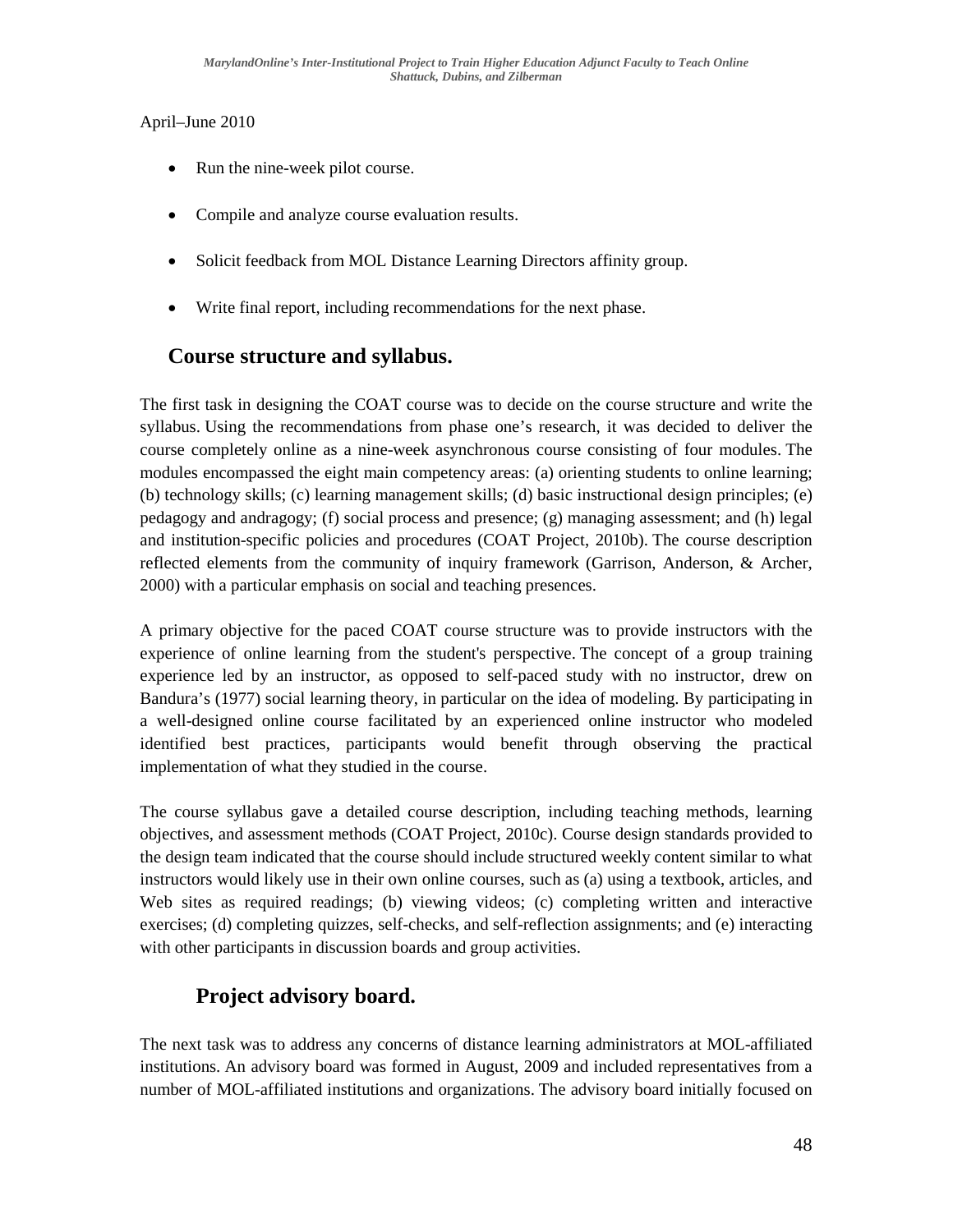addressing areas of concern that had been expressed by some institutions. The first area of concern was the use of the word recognize in the proposed grant proposal for phase two: colleges would recognize the training. The project management team clarified that the intent of the project was to offer training with content that was familiar to MOL participating institutions. It was not to mandate the training to institutions or to require institutions to formally recognize it. Individual institutions were free to determine whether the training met or contributed to their training needs, and to what extent.

The second area of concern was the title of the project (i.e., Certificate for Online Adjunct Teaching). Some institutions were uncomfortable with using the word certificate in the title of the project, citing concerns that participants might misinterpret it to be a professional certificate or a credit-course certificate program. The advisory board was not able to come to consensus on this issue prior to the drafting of the phase two proposal to MOL, so it was agreed that the title of the project for phase two would be modified to the Online Adjunct Teaching project and that the group would revisit the title of the project upon completion of phase two.

The third area of concern was the target audience for the course. It was clarified that the course would be targeted toward adjunct instructors who were experienced face-to-face college teachers, but were new to teaching online.

Using the input provided by the advisory board, the project management team presented a detailed proposal for phase two of the project to the MOL board in September, 2009, which was subsequently approved. The advisory board was active throughout phase two of the project and offered input and advice on various facets of the project, including recommendations for continuing the project into phase three, with a project title of Certificate for Online Adjunct Teaching.

### **Distance learning directors affinity group.**

In addition to the project advisory board, the project management team solicited input from the distance learning directors affinity group, which was comprised of directors of distance learning at MOL member institutions (or who had similar responsibilities). The course was showcased to the group in June 2010. Feedback regarding the course was excellent.

### **Pilot Course Design and Development: Process and Product**

The COAT course was developed using a collaborative, inter-institutional team approach. Preparation for course design and development began in the fall of 2009 with the recruitment and selection of the course development team. The course development team included members from six Maryland institutions who were experienced online instructors (fulltime and adjunct), instructional designers, and/or distance learning administrators. All members had extensive experience in instructional design and were well-versed in the Quality Matters course design standards.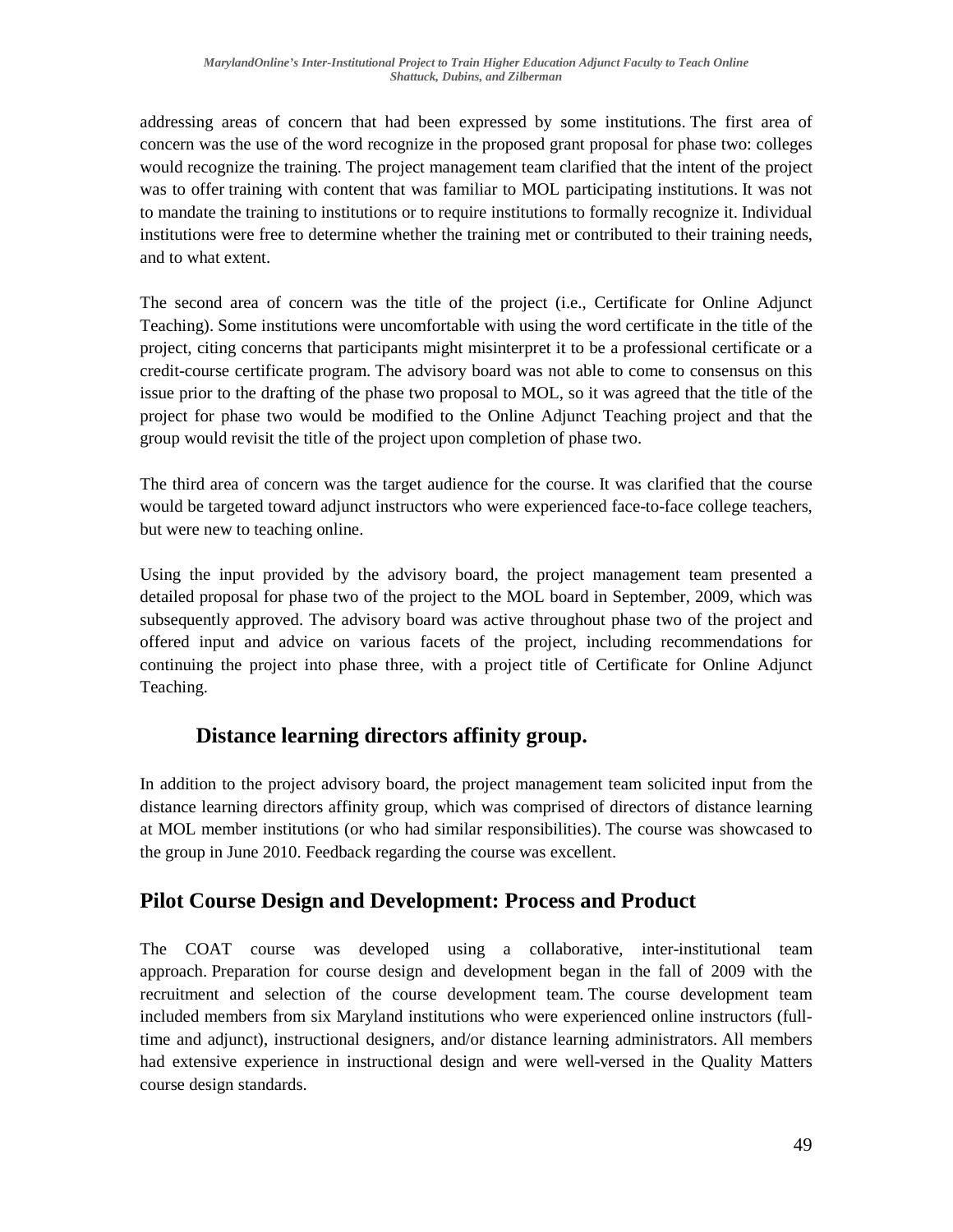With the exception of an initial team meeting, the team met and designed the course entirely online using Internet conferencing and collaboration tools. The team met on a weekly basis over a period of four months.

All team members were employed in positions at their respective colleges; thus, it was essential to maximize efficiency and effectiveness of the team. The initial team meeting was held face-toface in November 2009, at which time the project leaders outlined the major tasks of the design team and the project timeline. They also shared the roles they envisioned for each member of the team and gave each team member an opportunity to accept, decline, or modify their role and/or time commitment. Hence, at the conclusion of the initial meeting, each member had a clear idea of what was expected and was enthusiastic about his or her role on the team.

Also during the initial meeting, the project leaders distributed copies of the course syllabus and module objectives, which they had determined using the research conducted in phase one of the project and which were supported by the advisory board (COAT Project, 2010c). In addition, proposed course development standards were introduced in order to ensure coherence across course content and adherence to good instructional design standards and practices. Design and development of the course occurred from January through April 2010. Course design highlights included that the course

- be designed in module format;
- be designed with the foresight of migrating to multiple learning management systems;
- be designed using Quality Matters standards;
- be designed as a nine-week cohort course;
- emphasized the modeling of good teaching practices;
- contained multiple and varied assessments;
- considered different learning styles of participants; and
- made use of multiple resources/types of resources (textbook, PowerPoint presentations, SoftChalk lessons, videos, external Web sites, interactive software, etc.).

A design team survey, conducted at the conclusion of the course development, indicated that the team unanimously felt the inter-institutional, team approach to designing the course resulted in a course of much higher quality than one being designed by a one- or two-person team. They felt the team collaboration allowed for a more diverse pool of ideas, as well as a diverse pool of knowledge (i.e., each team member brought a different strength to the project). In addition, the inter-institutional approach to designing and developing the course resulted in a more comprehensive coverage of topics and issues that adjunct instructors from different institutions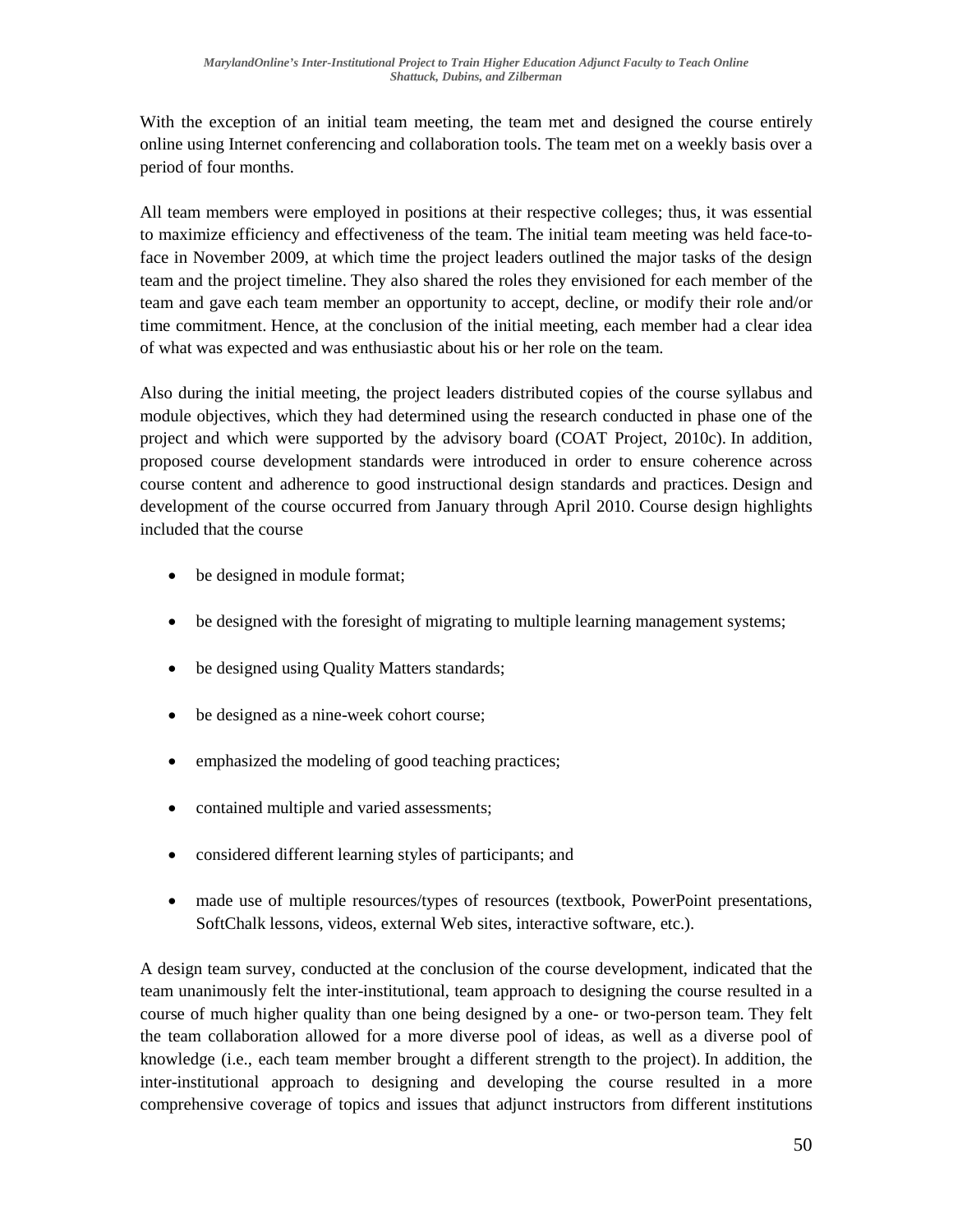might encounter. Despite a heavy workload and unforeseen external demands on some team members, the team unanimously indicated they found the experience to be rewarding and were proud of the course they had produced. In addition, all team members noted that they felt they were given adequate license to be creative and innovative.

# **Pilot Course Implementation**

Participants were recruited for the pilot course through (a) a COAT presentation at the 2009 Maryland Consortium for Adjunct Professional Development conference, (b) referrals from distance learning administrators, and (c) referrals from MOL board members. Of the 65 applicants for the online pilot course, 20 were chosen. Criteria for selection included (a) experienced adjuncts with no previous online teaching experience, (b) availability during the pilot course period of April through June 2010, (c) affiliation with an MOL member institution, and (d) teaching discipline. The 20 participants represented 10 Maryland institutions. Two of the participants withdrew from the course within the first week, citing personal reasons for their withdrawal (lack of sufficient time, lack of technical skills). Of the remaining 18 participants, 17 completed the course successfully. The pilot course was offered at no cost to participants.

### **Evaluation Methods**

The purpose for evaluating the pilot course was to focus on how the participants and instructor perceived the effectiveness of the course content and design for preparing adjuncts to teach their first online course. When participants applied to take the course, they were informed that they would be asked to provide feedback on their experiences in the course, specifically on how the course could be improved for future participants. Participants were asked to give permission to use their course contributions (submitted assignments, discussion board postings, survey responses, etc.) for evaluation purposes. Participants were assured that their contributions would be presented anonymously and their evaluation comments would have no impact on their successful completion of the course. All participants voluntarily signed a permission form.

The evaluation approach was based within a social constructivist epistemology as defined by Koro-Ljungberg, Yendol-Hoppey, Smith, and Hayes (2009). Koro-Ljungberg et al.'s description of a social constructivist epistemology included the following: considering the researcher as having a multifaceted, participatory role; having research goals to "negotiate and transform the practice" (2009, p. 690); and viewing knowledge as being generated from participants. The researcher who conducted and analyzed the evaluations was a member of the COAT leadership team, but was not a member of the course design team. The aim of the research was to use course participants' feedback to make changes to the pilot course where necessary in order to improve the course for future offerings.

Evaluation data were collected from the participants in the pilot course using a mixed-methods approach: surveys (four module surveys and an end-of-course survey) and course documents (e.g., reflection journals). The surveys contained both Likert scale questions and open-ended questions in order to provide both quantitative and qualitative data.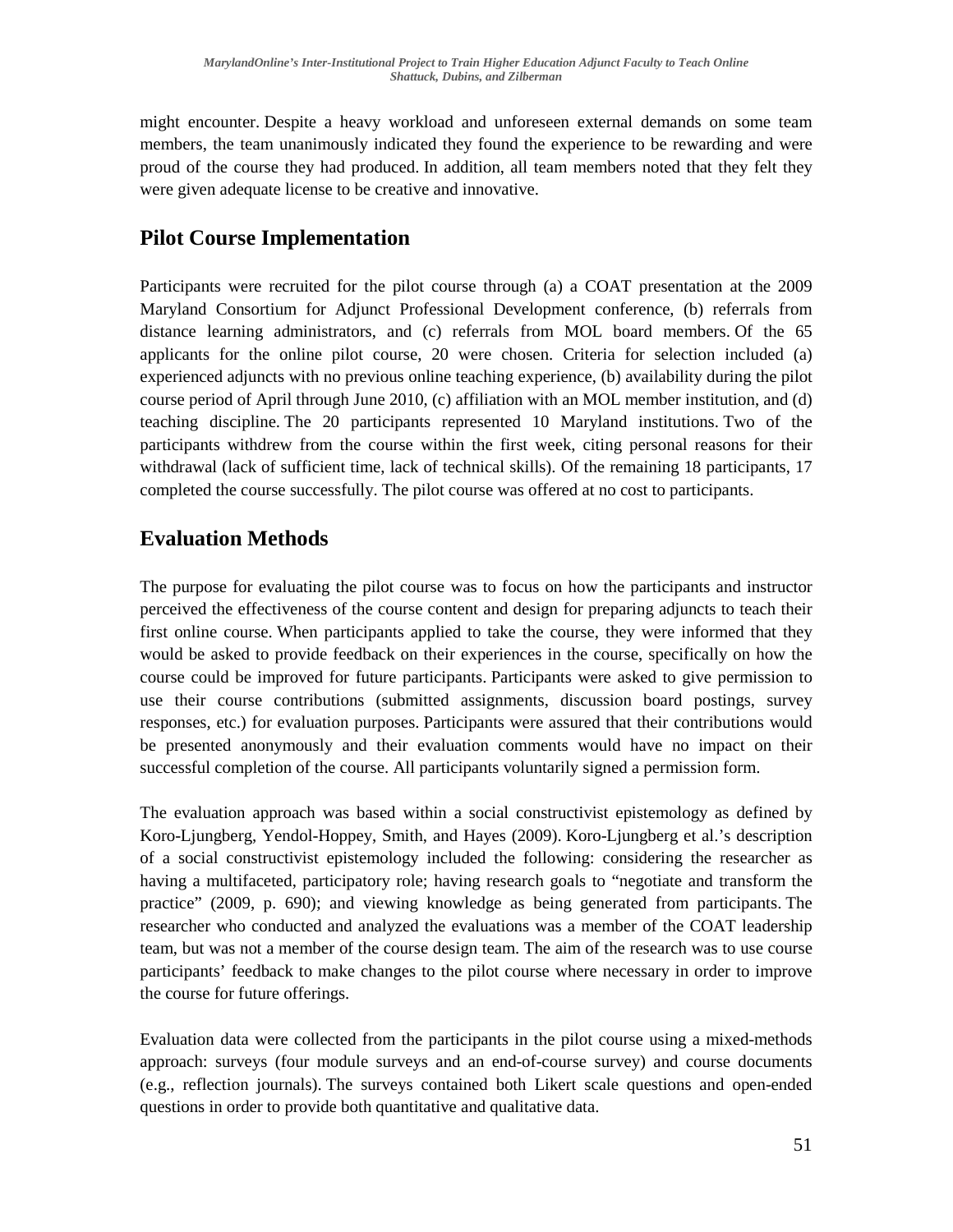# **Evaluation Results and Analysis**

### **Participants' perspective.**

Participants were asked to complete an online survey within the learning management system at the end of each module and an additional survey at the end of the course (a total of five surveys ranging from 17 to 34 questions in length). Participants were assured that their responses were anonymous and no response could be directly linked with a participant's name. Out of 17 participants, 16 completed the end-of-course and module 1 surveys, 15 completed the modules 2 and 4 surveys, and 14 completed the module 3 survey. The researcher tabulated the Likert scale questions and categorized the open-ended responses into common topics. Other members of the COAT team were asked to review the categories and make comments on whether the categories reflected the data in a way that would inform useful course redesign decisions. In the interest of space, only partial results of the surveys are given. Tables 2 and 4 show the compiled results for the four module surveys' closed response questions, Table 3 gives the results to the Likert scale questions in the end-of-course survey, and Table 5 shows the results from one of the open-ended response questions for the first module.

#### Table 2

| Responses from the Four Module Surveys for the Three Questions Repeated across Surveys |  |  |  |  |  |
|----------------------------------------------------------------------------------------|--|--|--|--|--|
|                                                                                        |  |  |  |  |  |
|                                                                                        |  |  |  |  |  |
|                                                                                        |  |  |  |  |  |

| Question                                | Strongly | Agree | Neither agree | Disagree | Strongly |
|-----------------------------------------|----------|-------|---------------|----------|----------|
|                                         | agree    |       | nor disagree  |          | disagree |
| The module objectives were clearly      | 35       | 23    |               |          |          |
| stated.                                 |          |       |               |          |          |
| The assignments and activities were     | 21       | 32    | h             |          |          |
| clearly explained.                      |          |       |               |          |          |
| I found the content (textbook readings, | 27       | 30    |               |          |          |
| documents, audio, video, websites etc.) |          |       |               |          |          |
| in this module to be useful.            |          |       |               |          |          |

#### Table 3

*Responses from the End of Course Survey for the Likert Scale Questions*

| Question                             | Strongly | Agree | Neither   | Disagree | Strongly | N/A |
|--------------------------------------|----------|-------|-----------|----------|----------|-----|
|                                      | agree    |       | agree nor |          | disagree |     |
|                                      |          |       | disagree  |          |          |     |
| Overall the course content met my    |          |       |           |          |          |     |
| needs to prepare me to teach online. |          |       |           |          |          |     |
| The course was well organized.       |          |       |           |          |          |     |
| The structure/design of the course   |          |       |           |          |          |     |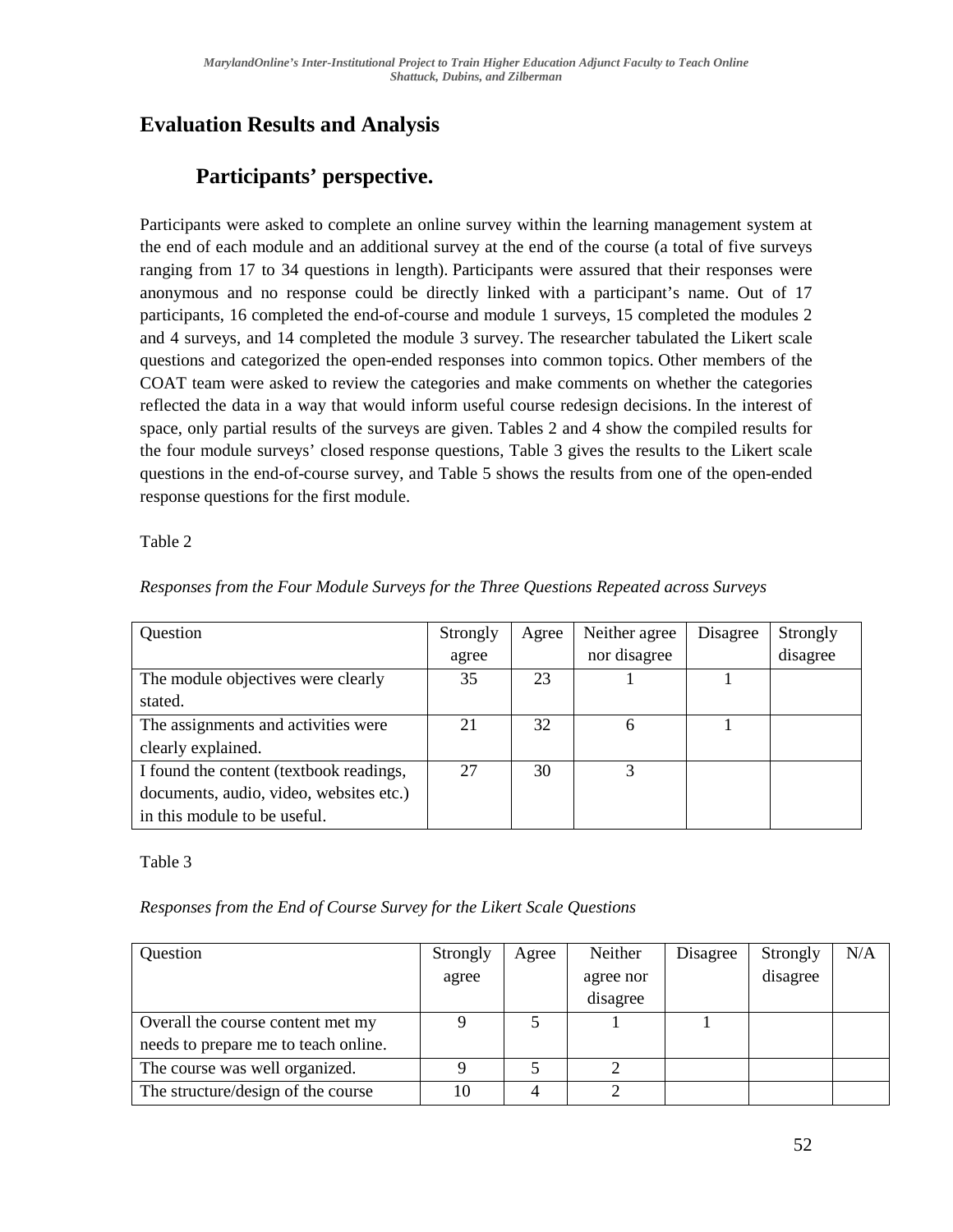| contributed to my overall learning.       |                |                |                |                |   |                |
|-------------------------------------------|----------------|----------------|----------------|----------------|---|----------------|
| The structure/design of the course        | 11             | $\overline{4}$ | 1              |                |   |                |
| helped me understand what a quality       |                |                |                |                |   |                |
| online course can look like.              |                |                |                |                |   |                |
| The overall course objectives included    | 5              | 9              | 1              | 1              |   |                |
| what I wanted to study in order to        |                |                |                |                |   |                |
| prepare to teach online.                  |                |                |                |                |   |                |
| This course has helped me to              | 10             | 6              |                |                |   |                |
| understand introductory concepts and      |                |                |                |                |   |                |
| skills relevant to teaching online.       |                |                |                |                |   |                |
| The required textbook was valuable in     | 5              | 5              | 3              | 3              |   |                |
| contributing to my overall                |                |                |                |                |   |                |
| understanding of the course content.      |                |                |                |                |   |                |
| The introduction to the course            | 9              | $\overline{7}$ |                |                |   |                |
| (syllabus, orientation area, introductory |                |                |                |                |   |                |
| video clips etc.) were useful in          |                |                |                |                |   |                |
| understanding how the course would        |                |                |                |                |   |                |
| be run.                                   |                |                |                |                |   |                |
| Course content met the stated             | 12             | 3              | $\mathbf{1}$   |                |   |                |
| objectives.                               |                |                |                |                |   |                |
| I found the Blackboard course site easy   | 9              | 3              | $\mathbf{1}$   | 3              |   |                |
| to navigate.                              |                |                |                |                |   |                |
| The workbook assignments were             | $\overline{7}$ | $\overline{7}$ | $\overline{2}$ |                |   |                |
| useful.                                   |                |                |                |                |   |                |
| The group work provided me with a         | $\overline{4}$ | 5              | 5              | 2              |   |                |
| good learning experience.                 |                |                |                |                |   |                |
| The weekly discussion board was an        | $\overline{7}$ | 6              | $\overline{2}$ | 1              |   |                |
| important part of my learning             |                |                |                |                |   |                |
| experience in this course.                |                |                |                |                |   |                |
| I found the "Digging Deeper" sections     | 4              | 7              | 4              |                |   | 1              |
| useful.                                   |                |                |                |                |   |                |
| The media mix of text, video, and         | 10             | $\overline{2}$ | $\overline{4}$ |                |   |                |
| audio accommodated my preferred           |                |                |                |                |   |                |
| learning style.                           |                |                |                |                |   |                |
| The amount of content covered each        | 5              | $\overline{7}$ | $\mathbf{1}$   | $\overline{2}$ | 1 |                |
| week was reasonable.                      |                |                |                |                |   |                |
| I found it challenging to keep up with    | 1              | 8              | 5              | $\overline{2}$ |   |                |
| the workload.                             |                |                |                |                |   |                |
| The optional synchronous meetings         | $\overline{4}$ | $\mathbf{1}$   | $\overline{4}$ |                |   | $\overline{7}$ |
| with the instructor through web-          |                |                |                |                |   |                |
| conferencing software were useful for     |                |                |                |                |   |                |
| me.                                       |                |                |                |                |   |                |
| I would recommend this 9-week cohort      | 8              | 5              | $\overline{2}$ | $\mathbf{1}$   |   |                |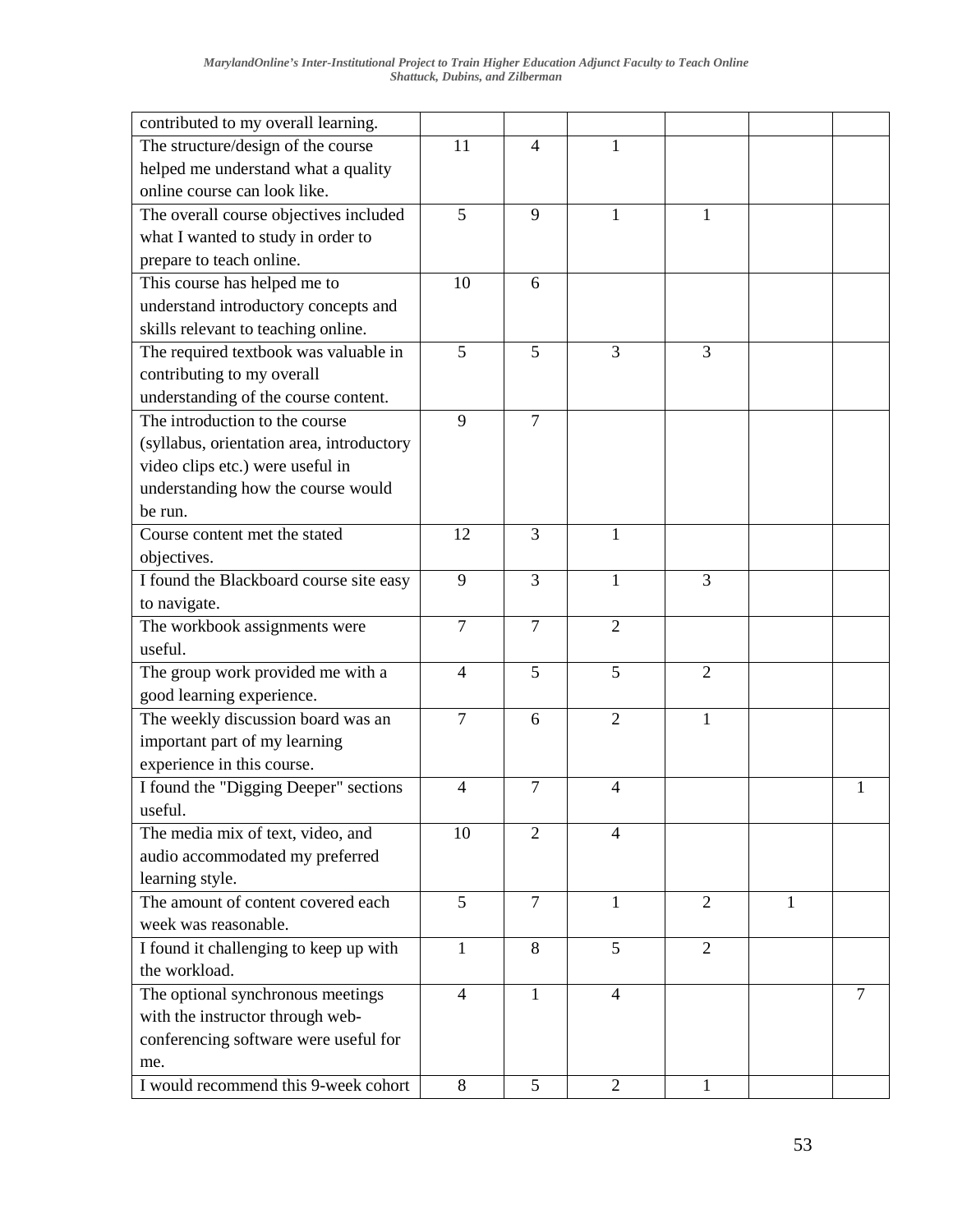| training to a colleague.              |    |   |   |   |  |
|---------------------------------------|----|---|---|---|--|
| I would have preferred to access this |    |   | 5 | 3 |  |
| training as four individual modules   |    |   |   |   |  |
| rather than as a 9-week course.       |    |   |   |   |  |
| I would have preferred to take this   |    | 3 |   | 5 |  |
| course as a self-paced study program  |    |   |   |   |  |
| rather than as a paced, cohort,       |    |   |   |   |  |
| collaborative course.                 |    |   |   |   |  |
| The instructor provided a positive    | 10 | 5 |   |   |  |
| model on how an online course should  |    |   |   |   |  |
| be facilitated.                       |    |   |   |   |  |
| This course has helped me decide that | 5  | 8 | 3 |   |  |
| teaching online is something that I   |    |   |   |   |  |
| want to do.                           |    |   |   |   |  |

The data presented in Table 2 show that the majority of participants indicated that they either strongly agreed or agreed that the course content was clearly stated (97% of responses), the assignments and activities were clearly explained (88%), and the content useful (95%). Highlights from the end-of-course survey responses were that the majority of participants strongly agreed or agreed that

- the course met their needs to prepare them to teach online (14 out of 16 respondents),
- the course helped them understand what a quality online course can look like (15 out of 16 respondents),
- they would recommend the nine-week cohort training to a colleague (13 out of 16 respondents),
- the instructor provided a positive model of how an online course should be facilitated (15) out of 16 respondents).

In addition, the majority of the participants strongly disagreed or disagreed that they would have preferred to access the training via four separate modules (10 out of 16 respondents), or as selfpaced individual study (12 out of 16 respondents). In response to one of the open-ended questions, "what did you like most about the course," seven responses included having the experience of being an online student. For example, one participant stated, "I liked most that I got to experience it as a student." These results confirmed for the COAT team the value of having cohort-based, paced online training that positioned participants as online students.

One interesting development that the design team had not originally planned was the inclusion of two optional synchronous meetings using web-conferencing software. The course was designed as a completely asynchronous course, but the instructor suggested offering optional synchronous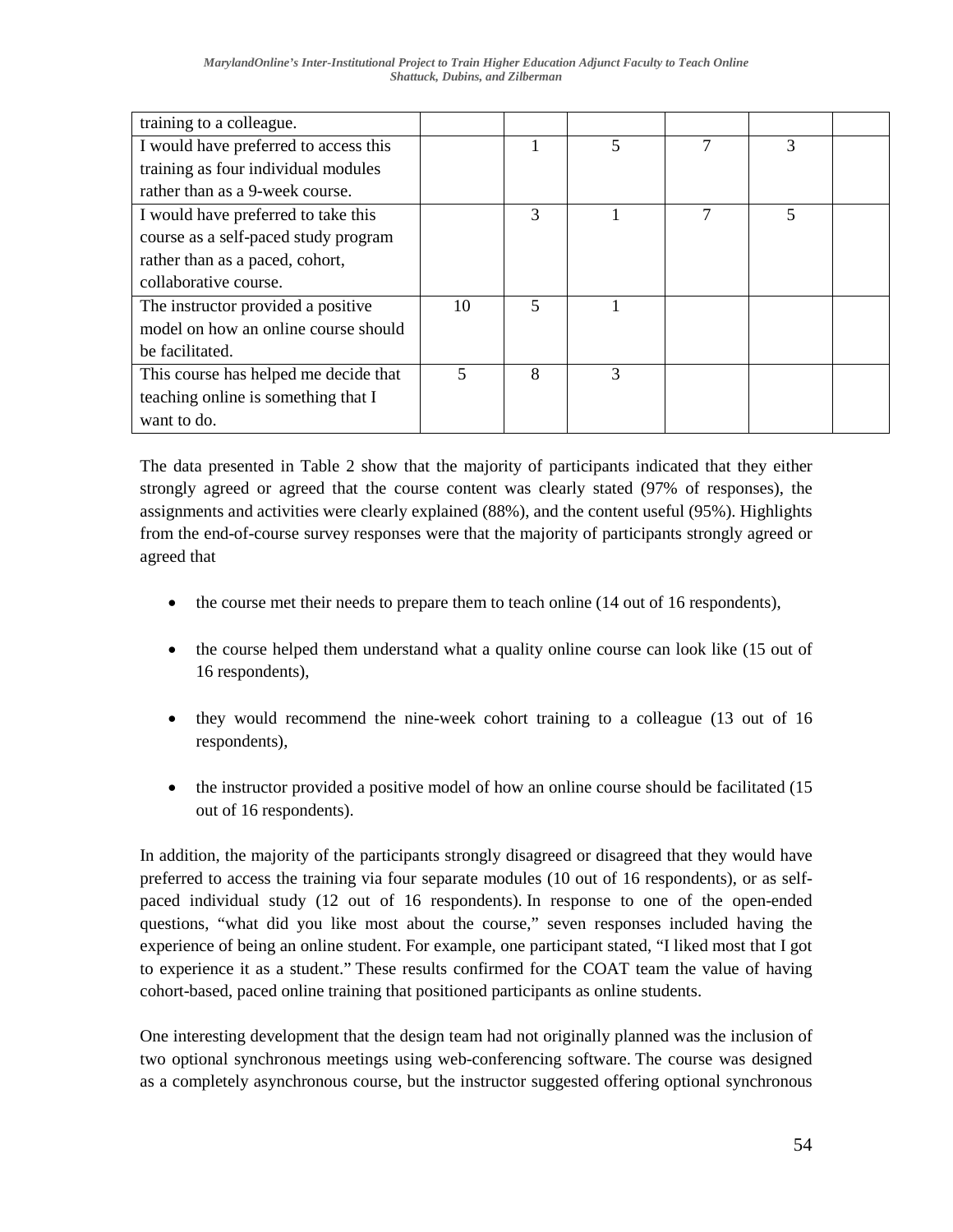meetings. These meetings were well received by the attendees, with five participants strongly agreeing or agreeing that the synchronous meetings were useful.

The pilot course was designed with the expectation that participants would spend approximately four to five hours a week working on the course. Table 4 shows that module 2 had the heaviest workload in terms of how many hours participants felt they worked on course content (9 out of 15 respondents felt they worked seven or more hours a week on this module). In the end-of-course survey, 12 out of 16 respondents strongly agreed or agreed that the amount of content covered each week was reasonable, but 9 out of 16 strongly agreed or agreed that they found it challenging to keep up with the workload. A number of responses to the open-ended question on what participants liked least about the course suggested that the workload expectations could be revisited: "Sometimes having to read all of the discussion threads seemed overwhelming," and "a few of the weeks were challenging with the amount of perceived work." The course design team had been concerned about the amount of work in module 2, and so made module 2 a three-week rather than a two-week module (modules 1, 3, and 4 were two-week modules).

#### Table 4

#### *Hours per Week Spent on Course*

| Hours per   | # of respondents, | # of respondents, | # of respondents, | # of respondents, |
|-------------|-------------------|-------------------|-------------------|-------------------|
| week        | module 1          | module 2          | module 3          | module 4          |
| Less than 4 |                   |                   |                   |                   |
| $4 - 6$     | Ω                 | 6                 |                   |                   |
| $7-10$      |                   |                   |                   | 6                 |
| More than   |                   |                   |                   |                   |
| 10          |                   |                   |                   |                   |

The open-ended questions were categorized into topics in an attempt to see if there were any clear patterns to the participants' responses. On the whole, it was found that the data collected in the open-ended questions, while very useful in painting a picture of individuals' experiences in the course, were not helpful for making course redesign decisions. For example, in Table 5, while two respondents found the SoftChalk lesson on instructional design basics useful, another participant highlighted the same lesson as not being useful. This was a trend throughout the openended questions responses: what one participant liked, another did not. The COAT team decided that the qualitative data gathered in the pilot course should be combined with data gathered in the next phase of the COAT project to see if increasing the sample size produces clearer, more distinct categories to inform major redesign decisions for future iterations of the training course.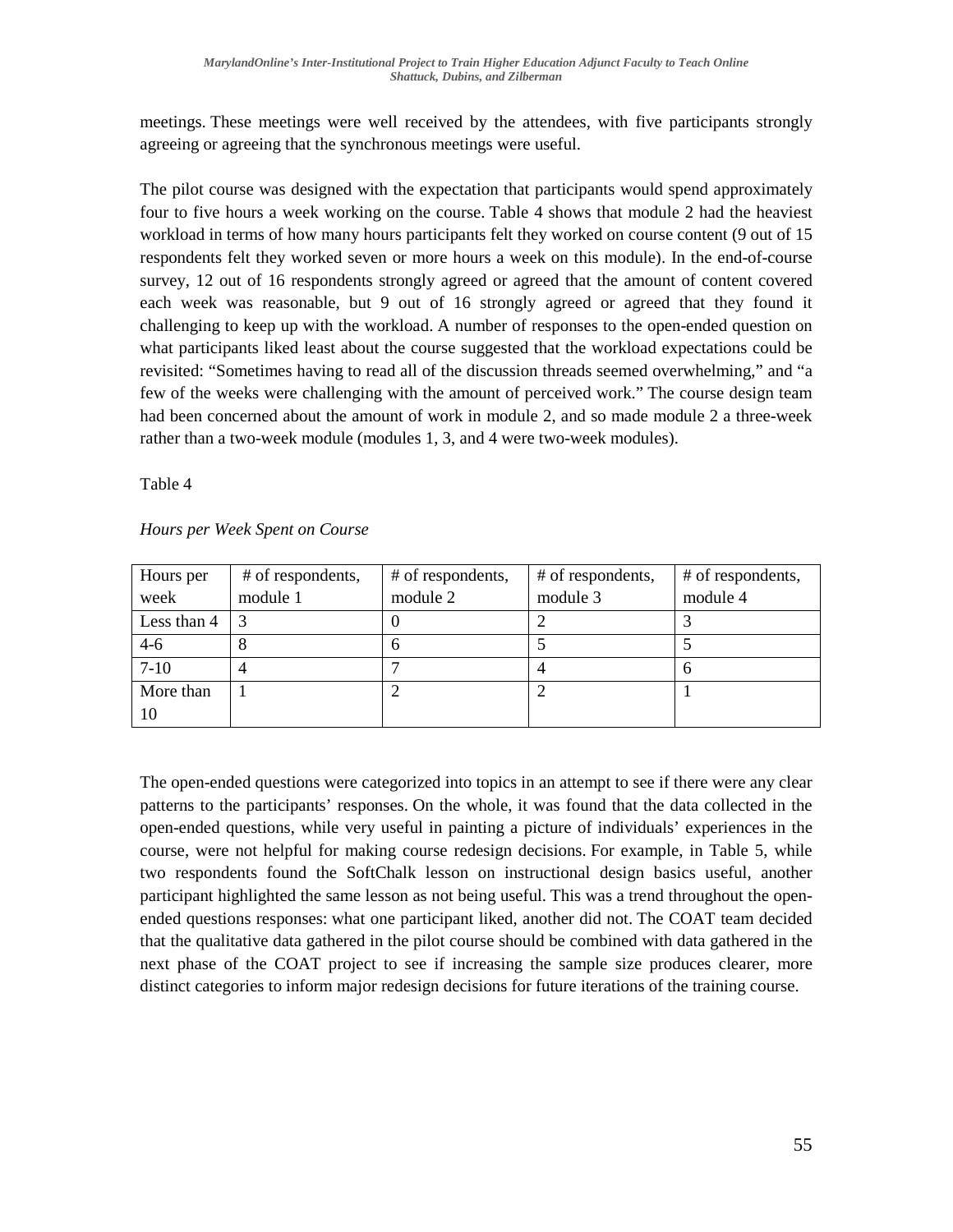#### Table 5

*Module One: Did any assignments stand out for you as being particularly useful, not useful? Do you have any comments you want to add about the assignments?*

(Each response was categorized into fields, and the number of responses indicates the total number of times that a particular topic was mentioned in all survey responses)

| <b>Useful</b> |                | Not useful    |              | <b>Other comments</b> |                |  |
|---------------|----------------|---------------|--------------|-----------------------|----------------|--|
| Sub-          | $#$ of         | Sub-          | # of         | Sub-                  | # of           |  |
| categories    | responses      | categories    | responses    | categories            | responses      |  |
| Variety of    | $\mathbf{1}$   | Point grading | $\mathbf{1}$ | Too early in          | $\mathbf{1}$   |  |
| content       |                | (grade on     |              | course to             |                |  |
| delivery      |                | completion    |              | comment               |                |  |
| media         |                | only)         |              |                       |                |  |
| Orientation   | $\mathbf{1}$   |               |              |                       |                |  |
| checklist 1-4 |                |               |              |                       |                |  |
| SoftChalk:    | $\overline{2}$ | SoftChalk:    | $\mathbf{1}$ | Lack of               | $\overline{2}$ |  |
| Instructional |                | Instructional |              | clarity for           |                |  |
| design basics |                | design basics |              | orientation           |                |  |
|               |                |               |              | checklist 1-4         |                |  |
| Scavenger     | $\mathbf{1}$   | Hard to find  | $\mathbf{1}$ |                       |                |  |
| hunt          |                | assignment    |              |                       |                |  |
|               |                | $1-1$         |              |                       |                |  |
| Technical     | $\mathbf{1}$   |               |              |                       |                |  |
| skills        |                |               |              |                       |                |  |
| checklist     |                |               |              |                       |                |  |
| Everything    | $\overline{2}$ |               |              |                       |                |  |
| Online        | 1              |               |              |                       |                |  |
| assessment    |                |               |              |                       |                |  |
| submission    |                |               |              |                       |                |  |
| Keeping a     | $\mathbf{1}$   |               |              |                       |                |  |
| portfolio of  |                |               |              |                       |                |  |
| completed     |                |               |              |                       |                |  |
| worksheets    |                |               |              |                       |                |  |

#### **Instructor's perspective.**

The course was facilitated by a faculty member who had extensive experience teaching online, both at the undergraduate and graduate level. The pilot course instructor was part of the COAT course design team, so she was familiar with the course design and the rationale behind design decisions. Despite her involvement in the design of the course, the instructor acknowledged that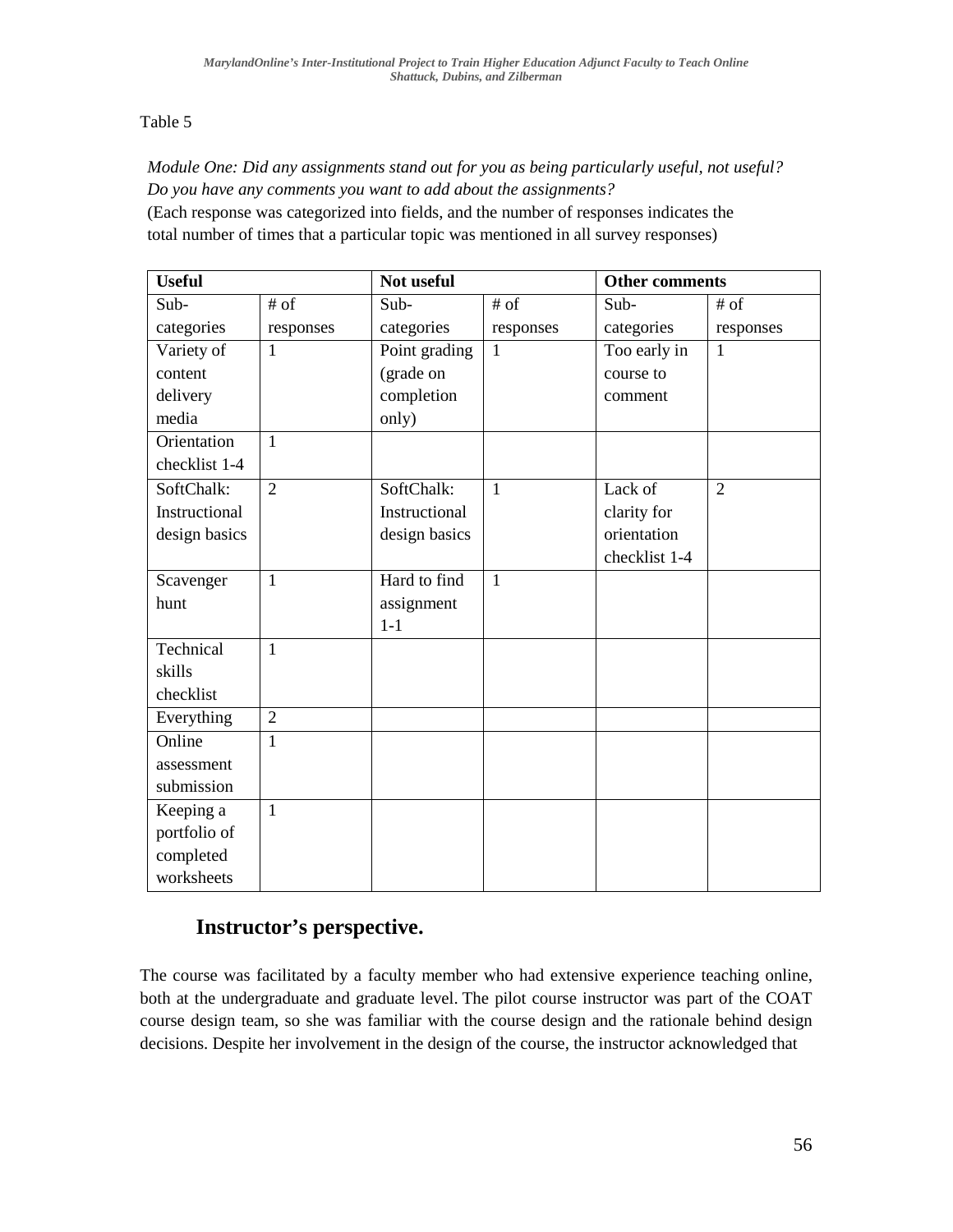as an instructor who taught both online and in the face-to-face format for many years, I found myself holding back the desire to tweak the look and feel of various course pages or alter its content even in the slightest degree. The urge to make changes in the course was stemming from not having experienced teaching a class where the learning materials were the result of a group effort. Rather, like many other community college instructors, I was used to crafting my own content.

Instead of implementing changes to the course design as she taught, the instructor kept a personal journal where she noted her thoughts regarding the possible revisions for the following iterations of the course, as well as ideas for how various assignments or topics could be changed, added, or deleted. For example, since Google docs were used for the group project, the instructor suggested in her feedback to the project team that students could use wikis, which could be better assessed.

The instructor reported that with robust and logically organized content, the teaching of the course became a daily enjoyment, also coupled by participants' enthusiasm and interest. Moreover, the exchange of perspectives on education and ideas coming from a diverse group of instructors provided a learning experience for all participants. She noted that the most remarkable fact, however, was the degree to which her own understanding of the distinction between the role of course design and the online teacher's roles play in students' satisfaction and success. As one previously involved in the Quality Matters program, the instructor was aware of these distinct, yet overlapping components. Nevertheless, it was only after she taught the COAT course that the roles of the instructor were crystallized. For one, she realized once more that the most important roles of the online instructor were to set out the tone for communicating online and to serve as a guide. She embraced both roles and noticed participants' positive response to prompt and encouraging feedback.

At the beginning of the course, the instructor conducted a synchronous orientation session in the form of a webinar for interested participants. From the 20 adjunct faculty who were selected for the course, 8 took part in the web-conferencing orientation session, which covered topics such as course expectations and navigating the learning management system. The need for a second synchronous session appeared when participants requested a demonstration of how to add audio content to their courses. Both webinars were very well received by participants who attended.

### **Conclusions and Recommendations**

The COAT pilot course evaluations indicated that, at the end of the course, the majority of participants found that the course (a) met their needs to prepare them to teach online, (b) modeled good course design and teaching practices, and (c) presented content in a way that met their preferred learning style. However, most participants reported that although the amount of content covered each week was reasonable, it was still challenging to keep up with the workload. The qualitative data painted a rich picture of individuals' experiences in the course but was not cohesive enough to use for major redesign decisions. As a result, the project leadership decided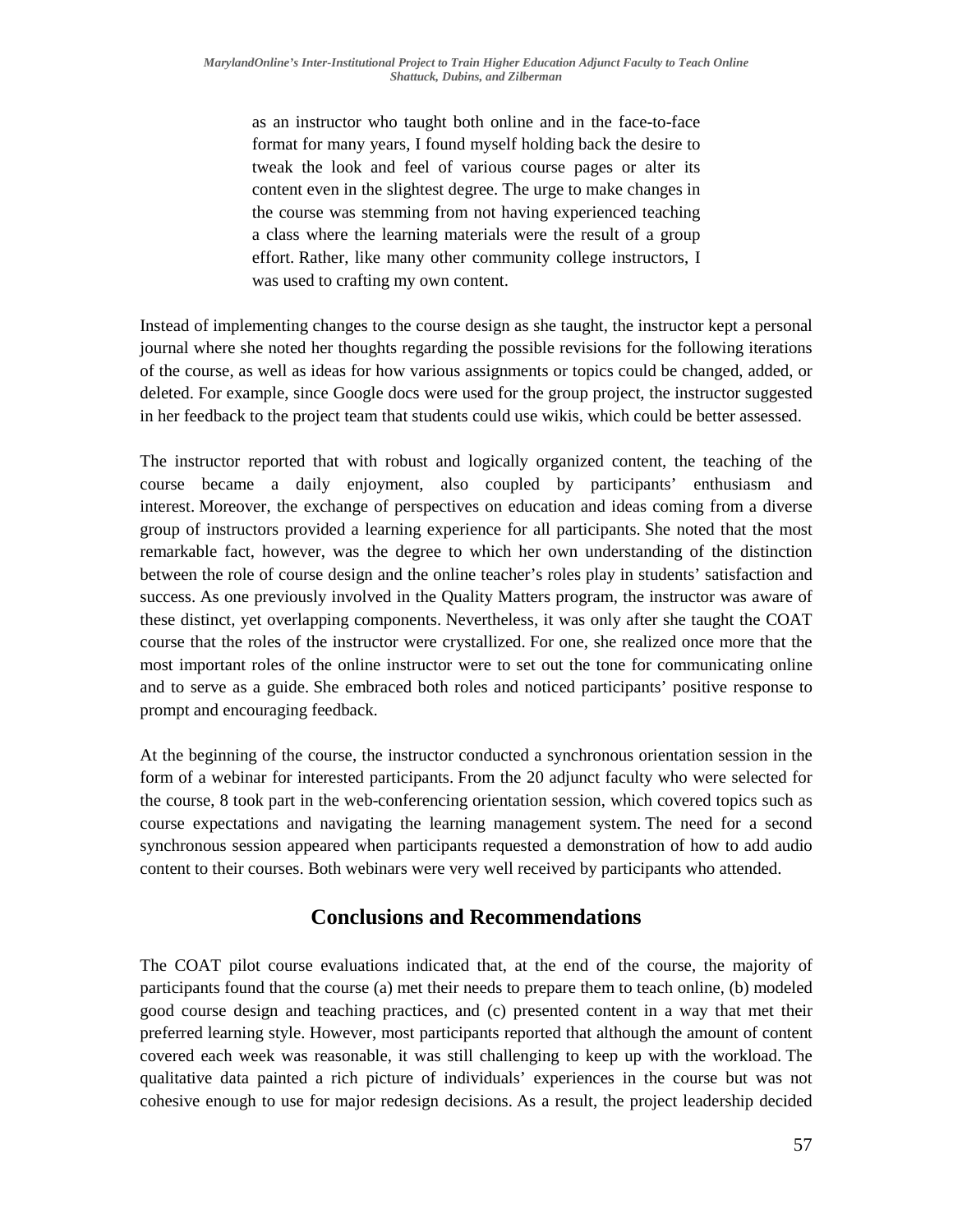that more data needed to be collected before determining if any major changes to the course were needed. However, a few minor changes were recommended for the next iteration of the course:

- including optional synchronous opportunities,
- reducing some of the workload for module 2,
- realigning some of the workload in modules 3 and 4, and
- making several of the assignments optional or ungraded.

The phase two report was presented to MOL in July 2010, at which time it was recommended that a phase three be implemented in the academic year 2010–2011. Phase three recommendations included a goal of becoming grant-independent (i.e., financially self-sustaining). To accomplish this, there would be a fee for taking the course. The fee was set at \$300 for adjunct faculty living or teaching in Maryland and \$600 for all others. These fees were estimated to cover the administrative and instructor costs of running three COAT course sections in 2010–2011.

The primary goal of phase three is to determine if there is sufficient demand for the course at the recommended pricing structure in order for the project to become self-sustaining. To achieve this goal, COAT courses are scheduled for the fall, spring, and summer semesters in 2010–2011. The course will be offered with the same design as the pilot course with the few minor exceptions noted previously: (a) adding optional synchronous session(s), (b) reducing/realigning the workload, and (c) making some assignments optional or ungraded. Participants will again be asked to complete course evaluations. At the end of phase three, the evaluation data for the phase three course offerings will be combined with the phase two data to create a larger sample size. It is hoped that this will provide sufficient data to determine if major design changes are needed. At the end of phase three, the COAT team should also have sufficient data to determine whether the COAT project could be self-sustaining. The COAT team hopes that research conducted in phase three will lead to recommending a phase four of the project in 2011–2012 with the expansion of the number of COAT course offerings and a continuing cycle of evaluation and course improvement. It is anticipated that research in phase four will utilize additional data collection tools in order to address the limitations of this current research study, which focused on the perceptions of a small sample of participants.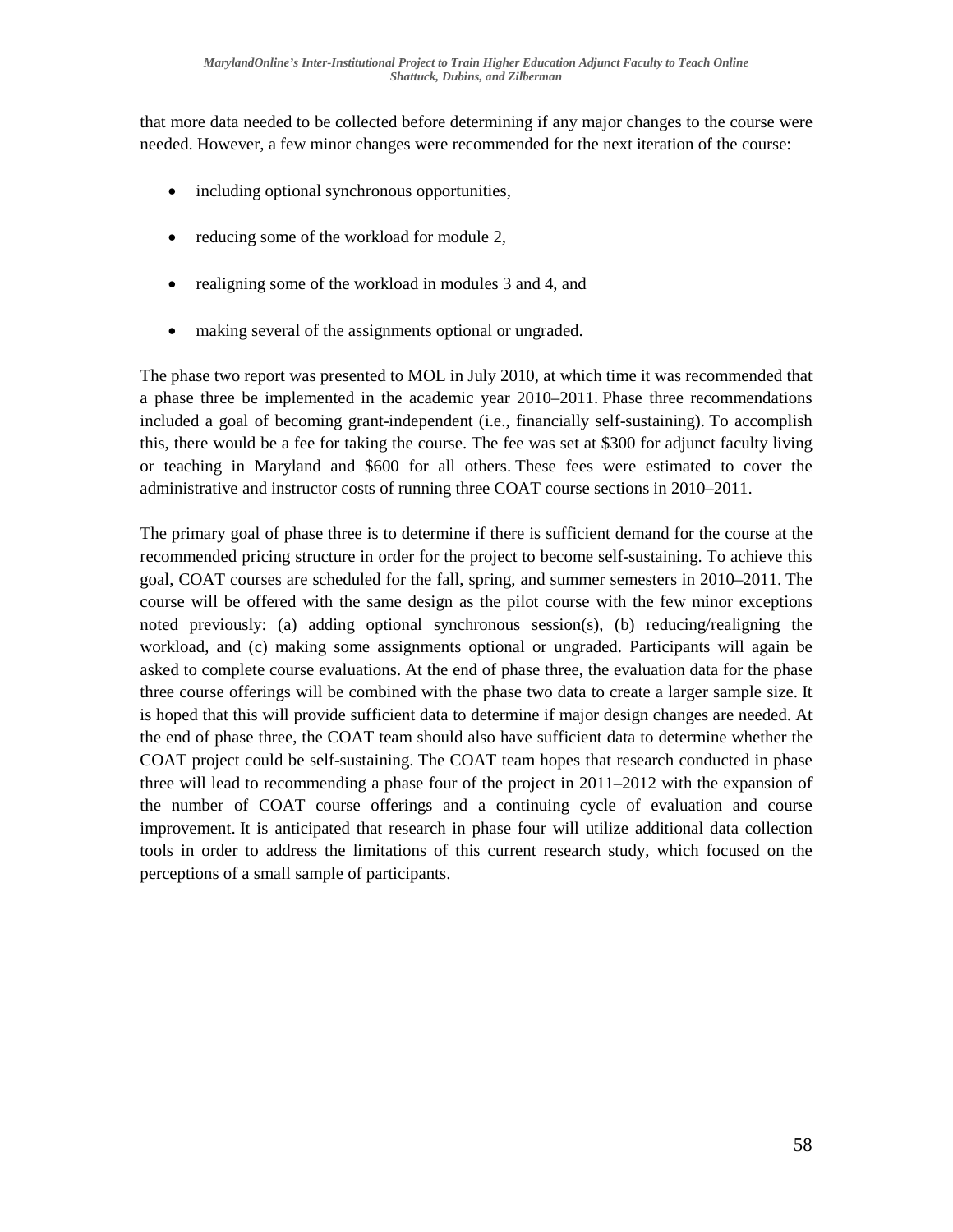#### **References**

- Allen, E. I., & Seaman, J. (2010). *Learning on demand: Online education in the United States, 2009*. Needham, MA: Sloan Consortium. Retrieved from <http://www.sloanconsortium.org/publications/survey/pdf/learningondemand.pdf>
- Bandura, A. (1977). *Social learning theory*. Englewood Cliffs, NJ: Prentice-Hall.
- Berge, Z. (1995). Facilitating computer conferencing: Recommendations from the field. *Educational Technology, 35*(1), 22-30.
- Biro, S. C. (2005). *Adjunct faculty perceptions about their preparation, support, and value as online instructors*. Retrieved from ProQuest Dissertations & Theses: Full Text. (UMI No. 3255630).
- Blodgett, M. (2008). Adjunct faculty perceptions of needs in preparation to teach online. Retrieved from ProQuest Dissertations & Theses: Full Text. (Publication No. AAT 3311265).
- Center for Community College Student Engagement. (2009). Making connections: Dimensions of student engagement (2009 CCSSE findings). Austin, TX: The University of Texas at Austin, Community College Leadership Program. Retrieved from http://www.ccsse.org/publications/national\_report\_2009/CCSSE09\_nationalreport.pdf
- COAT Project. (2010a). Acknowledgements for the COAT training project. Retrieved from <http://marylandonline.org/coat/acknowledgements.htm>
- COAT Project. (2010b). COAT course competencies. Retrieved from [http://www.marylandonline.org/coat/documents/COAT\\_Course\\_Competencies.pdf](http://www.marylandonline.org/coat/documents/COAT_Course_Competencies.pdf)
- COAT Project. (2010c). Syllabus. Retrieved from [http://marylandonline.org/coat/documents/COAT\\_syllabus\\_webpage.pdf](http://marylandonline.org/coat/documents/COAT_syllabus_webpage.pdf)
- Dubins, B. H., & Graham, M. B. (2009, August). *Training instructors to teach online: Research on competencies/best practices.* Paper presented at the 25th Annual Conference on Distance Teaching and Learning, Madison, WI. Retrieved from [http://www.uwex.edu/disted/conference/Resource\\_library/proceedings/09\\_20433.pdf](http://www.uwex.edu/disted/conference/Resource_library/proceedings/09_20433.pdf)
- Garrison, D. R., Anderson, T., & Archer, W. (2000). Critical inquiry in a text-based environment: Computer conferencing in higher education. The *Internet and Higher Education, 2*(2-3), 87-105. doi:10.1016/S1096-7516(00)00016-6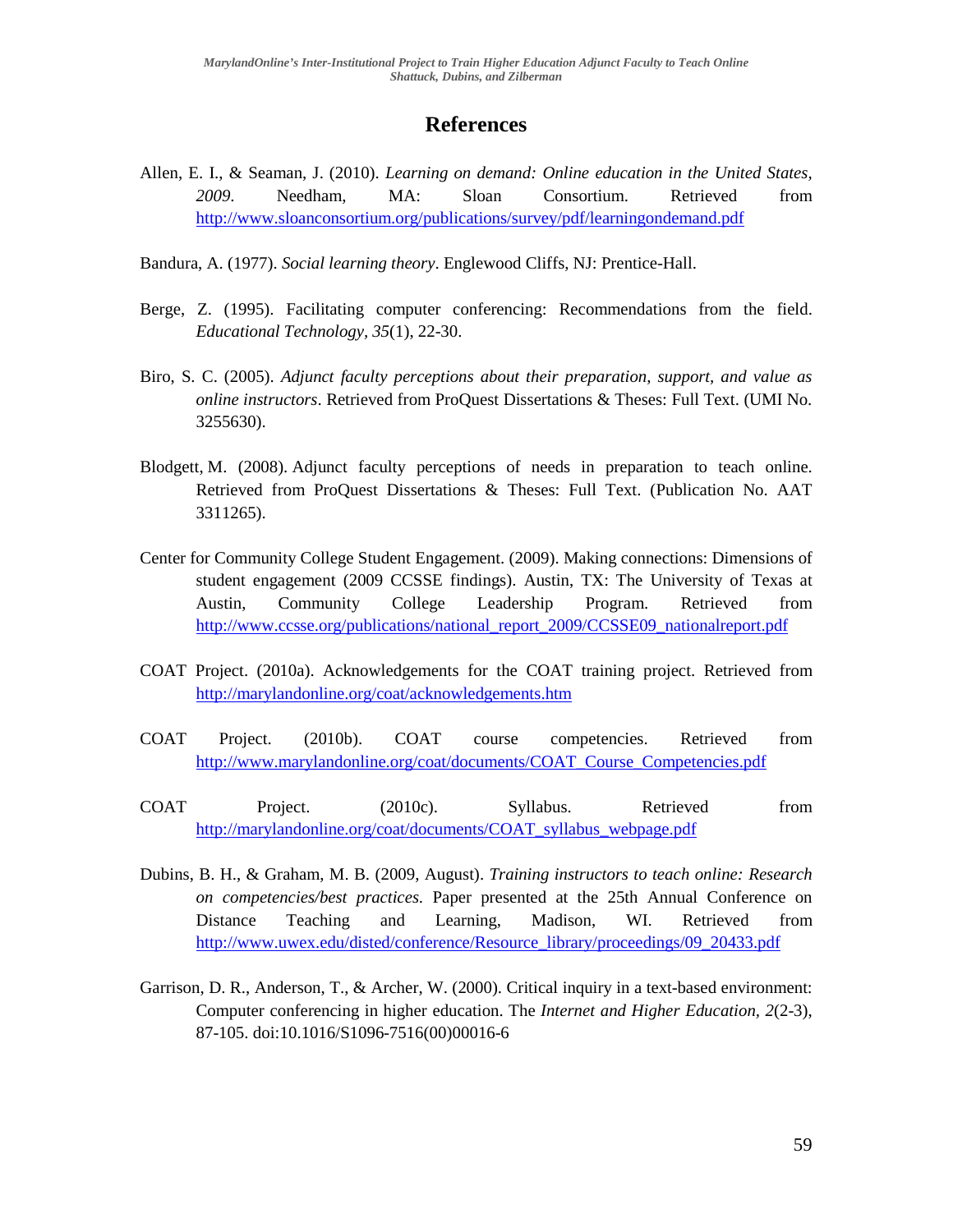- Goodyear, P., Salmon, G., Spector, J. M., Steeples, C., & Tickner, S. (2001). Competencies for online teaching: A special report. *Educational Technology Research and Development, 49*(1), 65-72. doi:10.1007/BF02504508
- Instructional Design Affinity Group. (2010). IDAG instructional design affinity group. Retrieved from<http://www.marylanddla.org/idag/>
- Instructional Technology Council. (2010). Trends in eLearning: Tracking the impact of eLearning at community colleges. Retrieved from <http://www.itcnetwork.org/file.php?file=%2F1%2FITCAnnualSurvey2009Results.pdf>
- Kanuka, H., Jugdev, K., Heller, R., & West, D. (2008). The rise of the teleworker: False promises and responsive solutions. *Higher Education, 56*(2), 149-165. doi:10.1007/s10734-007- 9095-z
- Koro-Ljungberg, M., Yendol-Hoppey, D., Smith, J. J., & Hayes, S. B. (2009). (E)pistemological awareness, instantiation of methods, and uninformed methodological ambiguity in qualitative research projects. *Educational Researcher, 38*(9), 687-699. doi:10.3102/0013189X09351980
- MarylandOnline. (2010). Vision and mission. Retrieved from <http://marylandonline.org/about/vision-and-mission>
- Maryland Higher Education Commission. (n.d.). Colleges and universities. Retrieved from [http://www.mhec.state.md.us/higherEd/colleges\\_universities/index.asp](http://www.mhec.state.md.us/higherEd/colleges_universities/index.asp)
- Morris, L. V., & Finnegan, C. L. (2008–2009). Best practices in predicting and encouraging student persistence and achievement online. *Journal of College Student Retention: Research, Theory and Practice, 10*(1), 55-64. doi:10.2190/CS.10.1.e
- Morrison, G. R., Ross, S., & Kemp, J. E. (2007). *Designing effective instruction* (5th ed.). New York: John Wiley and Sons.
- Pagliari, L., Batts, D., & McFadden, C. (2009). Desired versus actual training for online instructors in community colleges. *Online Journal of Distance Learning Administration, 12*(4). Retrieved from<http://www.westga.edu/~distance/ojdla/>
- Quality Matters. (2010). FIPSE grant project. Retrieved from <http://www.qmprogram.org/research-grants/fipse>
- Ragan, L. (2009). Defining competencies for online teaching success. *Distance Education Report, 13*(19), 3-6. Retrieved fro[m http://www.magnapubs.com/distanceeducation/](http://www.magnapubs.com/distanceeducation/)